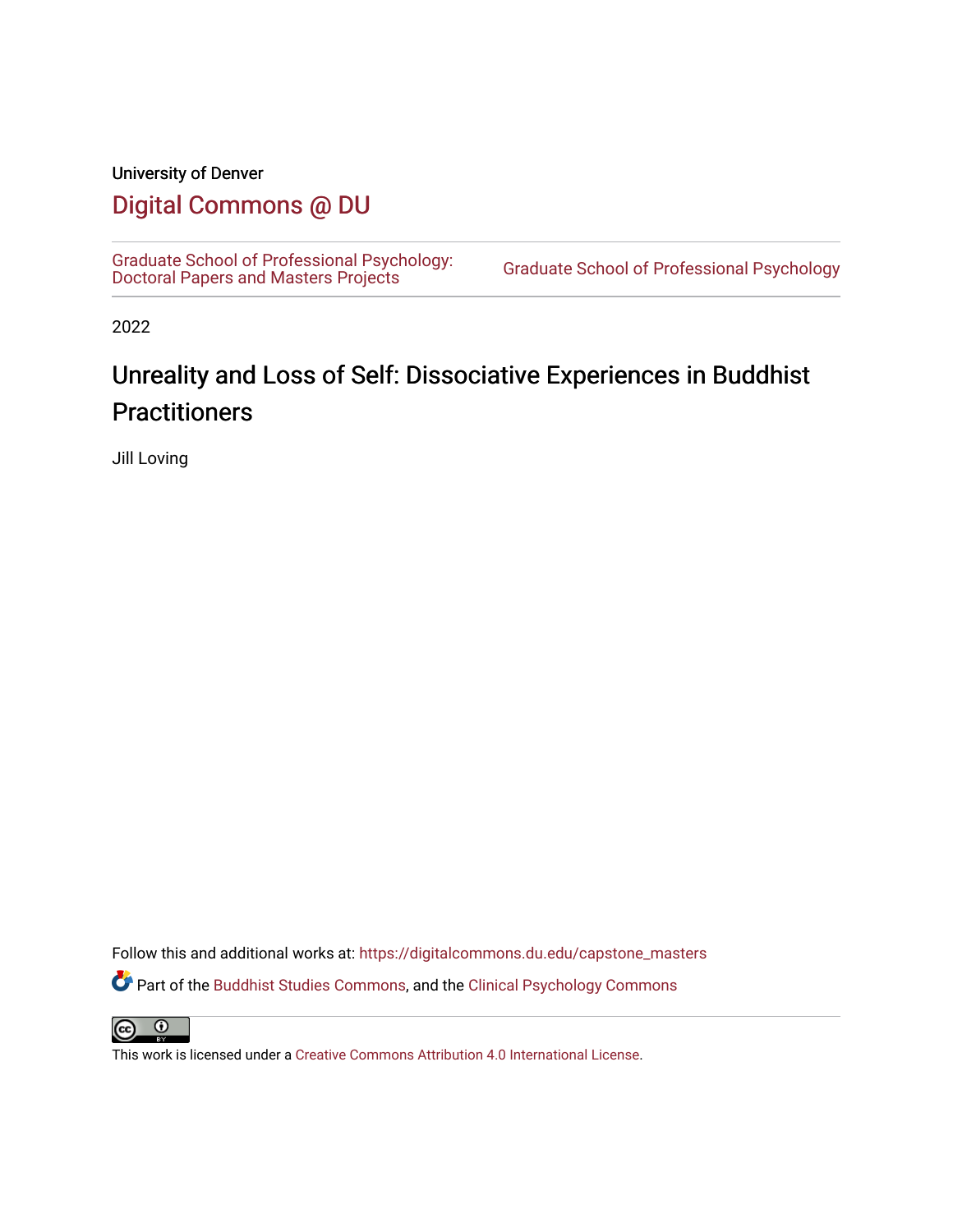### UNREALITY AND LOSS OF SELF: DISSOCIATIVE EXPERIENCES IN BUDDHIST PRACTITIONERS

A DOCTORAL PAPER PRESENTED TO THE FACULTY OF THE GRADUATE SCHOOL OF PROFESSIONAL PSYCHOLOGY OFFICE OF GRADUATE EDUCATION UNIVERSITY OF DENVER

> IN PARTIAL FULFILLMENT OF THE REQUIREMENTS FOR THE DEGREE DOCTOR OF PSYCHOLOGY

> > BY JILL LOVING, MA June 15, 2022

> > > APPROVED: \_\_

Michael Karson, PhD, Chair

 $\frac{1}{2}$  ,  $\frac{1}{2}$  ,  $\frac{1}{2}$  ,  $\frac{1}{2}$  ,  $\frac{1}{2}$  ,  $\frac{1}{2}$  ,  $\frac{1}{2}$  ,  $\frac{1}{2}$  ,  $\frac{1}{2}$  ,  $\frac{1}{2}$  ,  $\frac{1}{2}$  ,  $\frac{1}{2}$  ,  $\frac{1}{2}$  ,  $\frac{1}{2}$  ,  $\frac{1}{2}$  ,  $\frac{1}{2}$  ,  $\frac{1}{2}$  ,  $\frac{1}{2}$  ,  $\frac{1$ 

 $\frac{1}{2}$  ,  $\frac{1}{2}$  ,  $\frac{1}{2}$  ,  $\frac{1}{2}$  ,  $\frac{1}{2}$  ,  $\frac{1}{2}$  ,  $\frac{1}{2}$  ,  $\frac{1}{2}$  ,  $\frac{1}{2}$  ,  $\frac{1}{2}$  ,  $\frac{1}{2}$  ,  $\frac{1}{2}$  ,  $\frac{1}{2}$  ,  $\frac{1}{2}$  ,  $\frac{1}{2}$  ,  $\frac{1}{2}$  ,  $\frac{1}{2}$  ,  $\frac{1}{2}$  ,  $\frac{1$ 

Peter Buirski, PhD

Sarah Lukens, PsyD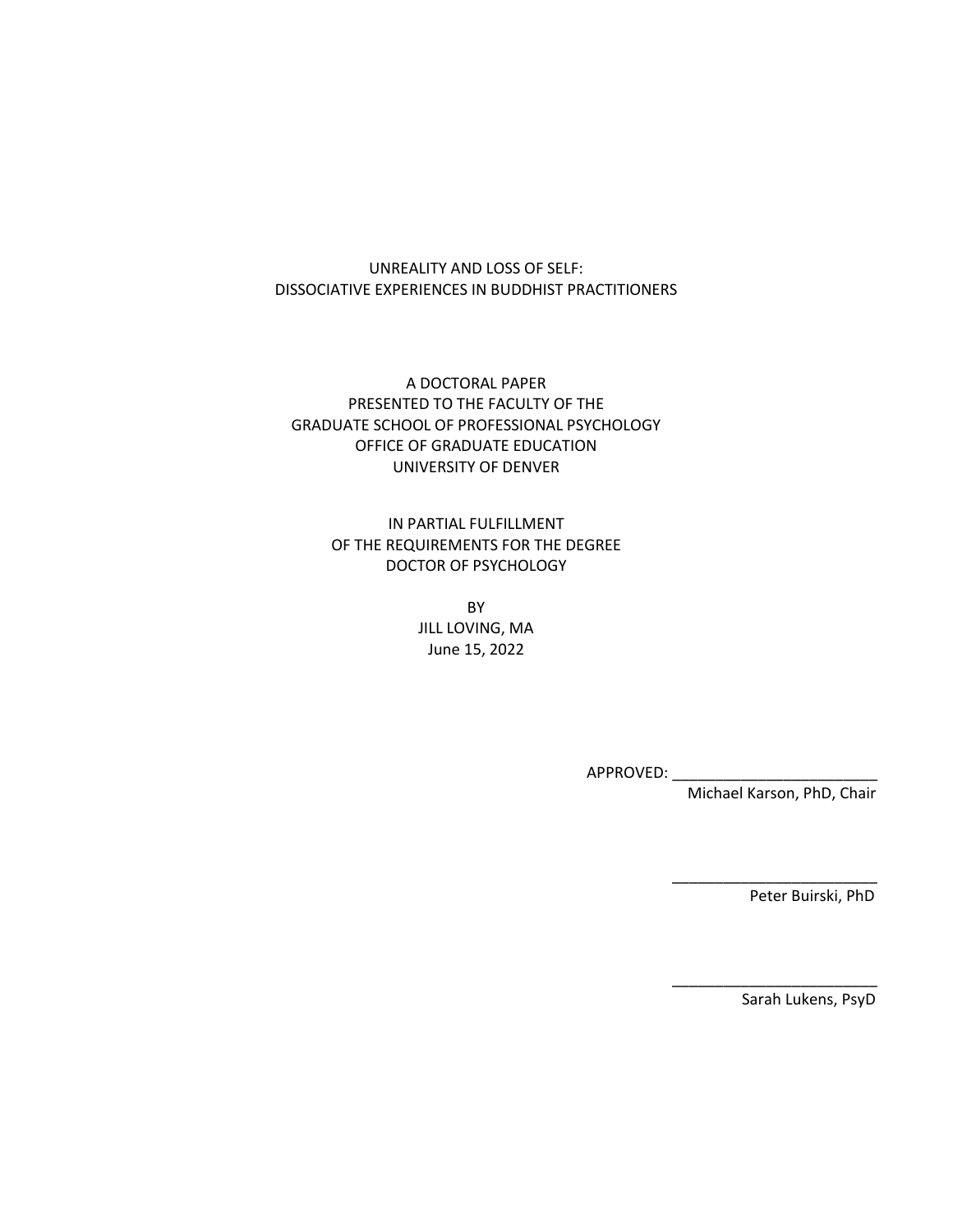#### **Introduction**

On the surface, the Buddhist idea of emptiness and experiences of depersonalization and derealization seem to have significant overlap. Meditations on emptiness in the Buddhist tradition seek to lead meditators to observe the ego as illusory and empty of inherent content as one step in the journey to liberate oneself from suffering. Conversely, dissociation is generally an involuntary, automatic response to severe trauma that can become more common or chronic in an individual over time. Topographically, these experiences may look similar; both include a sense of unreality of the self and often of the broader world.

However, differences in stimulus value and function make these experiences quite distinct. While emptiness is a sought-after, flexible, illuminating state for many Buddhist practitioners, dissociative disorders may be distressing or even debilitating. For Buddhist practitioners predisposed to specific psychological difficulties, it is possible meditation may contribute to dissociative episodes. This paper aims to explore the treatment of dissociative disorders, as well as to describe how principles of Buddhist practice may be incorporated into psychotherapy to help individuals work through dissociation and trauma.

#### Depersonalization/Derealization

Dissociation describes a phenomenon wherein experiences from an individual's life, including thoughts and feelings, are not integrated into memory in a typical way (Bernstein  $\&$ Putnam, 1986, p. 727). These memories are processed as compartmentalized, isolated fragments, which are split off from one's integrated life narrative (Van der Hart, van der Kolk, and Boon, 1996). The individual avoids distressing internal and external events by keeping pieces of their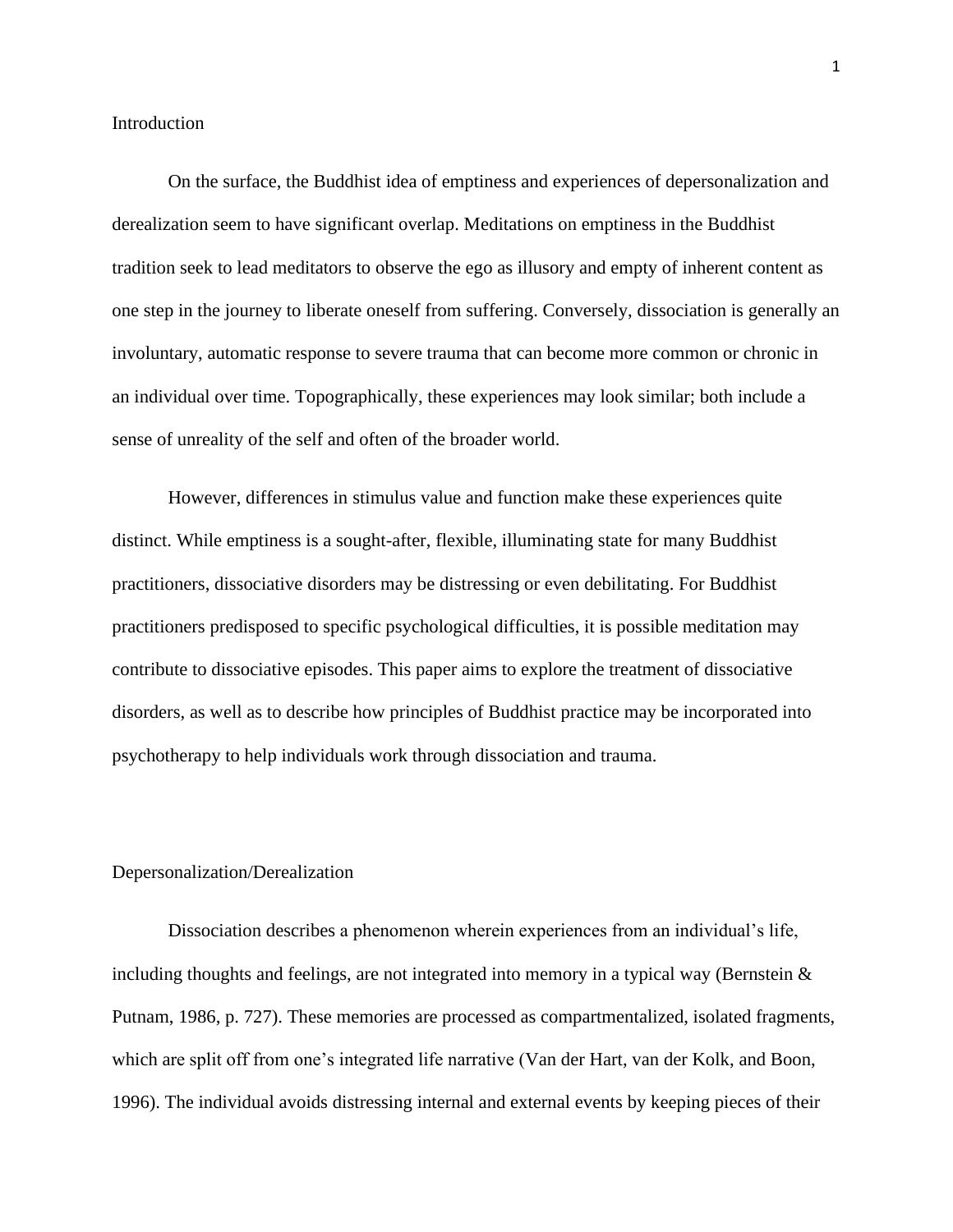experiences which are deemed intolerable separate from their understanding of themselves, others, and the world (Kennedy et al, 2004).

The medical model describes three main classes of dissociative experiences: depersonalization, derealization, and dissociative identity. Each is characterized by a disconnection between the observing self and the observed. Within the *Diagnostic and Statistical Manual of Mental Disorders* of the American Psychiatric Association, fifth edition (DSM-V), these patterns of perception are broken into Depersonalization-Derealization Disorder and Dissociative Identity Disorder (American Psychiatric Association, 2013). Similarly, Van der Hart, van der Kolk, and Boon (1996) described a spectrum of dissociative pathology, including a fragmented processing of traumatic events, experiencing events without fully connecting with their emotional salience, and the development of alternate personalities. An inability to connect emotional salience to events may be mapped onto Depersonalization-Derealization Disorder, while a development of alternate personalities may be mapped onto Dissociative Identity Disorder. Although there is no clear line of distinction between dissociation and either the repression or memories or the denial of present thoughts and emotions (e.g., alexithymia), both entail a lack of integration of the parts of the self into a coherent narrative.

While dissociative disorders are often associated with severe trauma, the function is generally to protect the ego (the part of the self identified as "I") when it is faced with a situation it cannot reconcile with its current understanding (Kennedy et al, 2004). For example, if an individual holds a core belief that the world is generally safe and people are generally good, and the individual experiences an event that is a significant contradiction to this, they may respond by avoiding some elements of reality through dissociation. If an individual's beliefs about their self differ significantly from their actual experiences of their self, they may avoid parts of their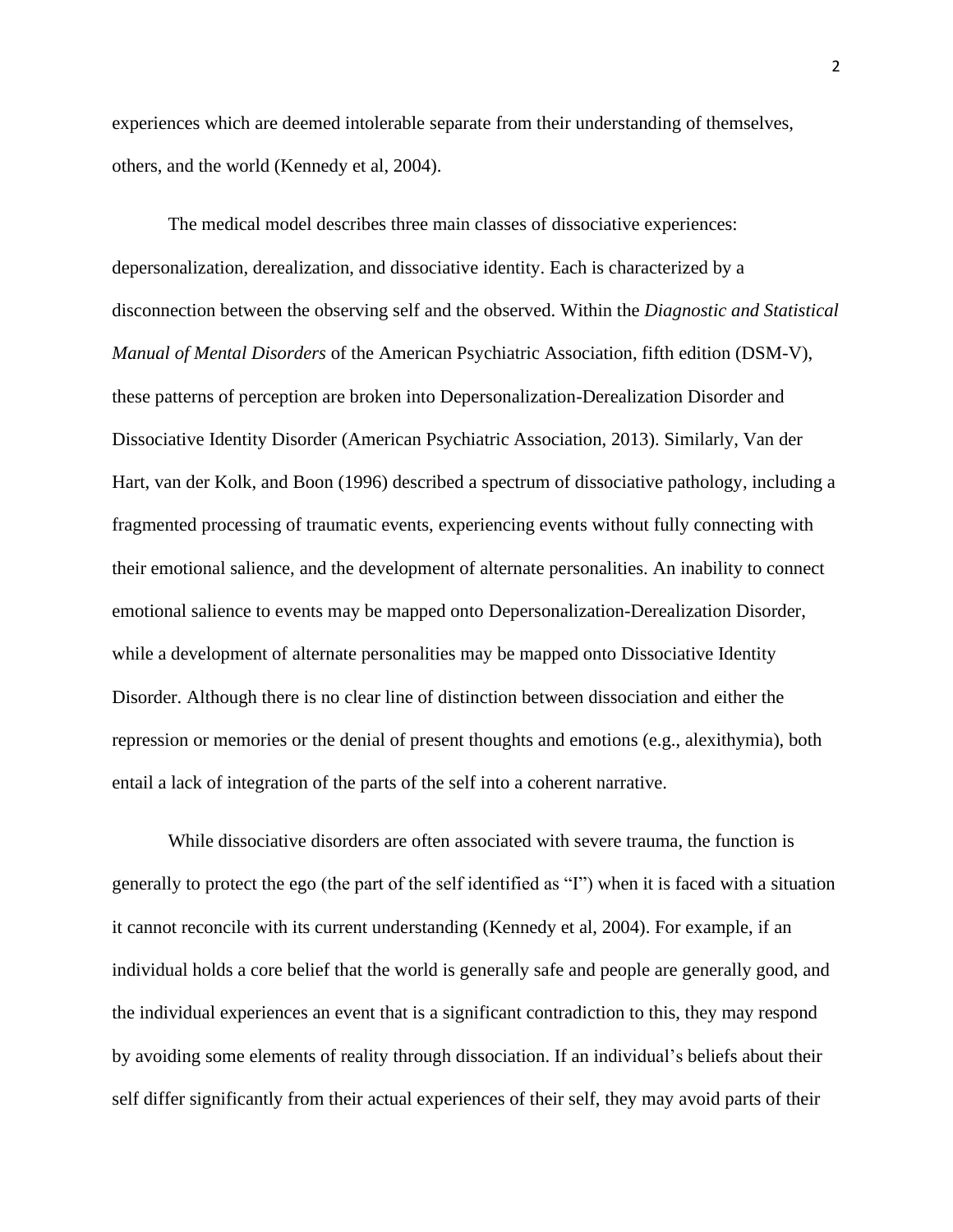self through dissociation. This experience is common and needs not rise to the level of a clinical disorder. To quote Nietzsche, "Memory says, 'I have done that.' Pride says, 'I cannot have done that.' Eventually memory yields." (2022, pp. 49)

Despite their protective function, dissociative defenses may lead to the development of psychological disorders, meaning increased distress and impairment to the individual. An individual may experience a range of symptoms alongside dissociation including the sensation of leaving one's body, observing events from one's life at a distance, an inability to access thoughts and/or feelings, flashbacks, nightmares, feelings of isolation, and the continued use of dissociation to manage stress.

Within the context of trauma, Van der Hart, van der Kolk, and Boon (1996) propose that treatment for dissociation should focus on symptom reduction of physiological responses to trauma, acceptance of the experiences deemed intolerable, and reconnecting to one's social community and sense of self-efficacy. This provides insight into where they deem the main problems with dissociation to lie: changes in physiological reactions, avoided stimuli, and feelings of disconnection from oneself and the world. While dissociation may exist outside the context of Post-Traumatic Stress Disorder (PTSD), the symptoms associated with dissociation map closely onto PTSD and other trauma-related disorders.

Biologically, dissociation serves an important function. When the body perceives itself to be at risk of inescapable threat or stress, it shuts down the emotional system to prevent one from feeling overwhelmed. It releases opioids to create a sense of calm, or even slight pleasantness, and to prepare for death (Lanius et al., 2018). This mechanism can help a person push through a dangerous situation. For example, a person escaping a burning building may not realize they have been injured until afterward, as their body has flooded them with pain-killing opioids. Only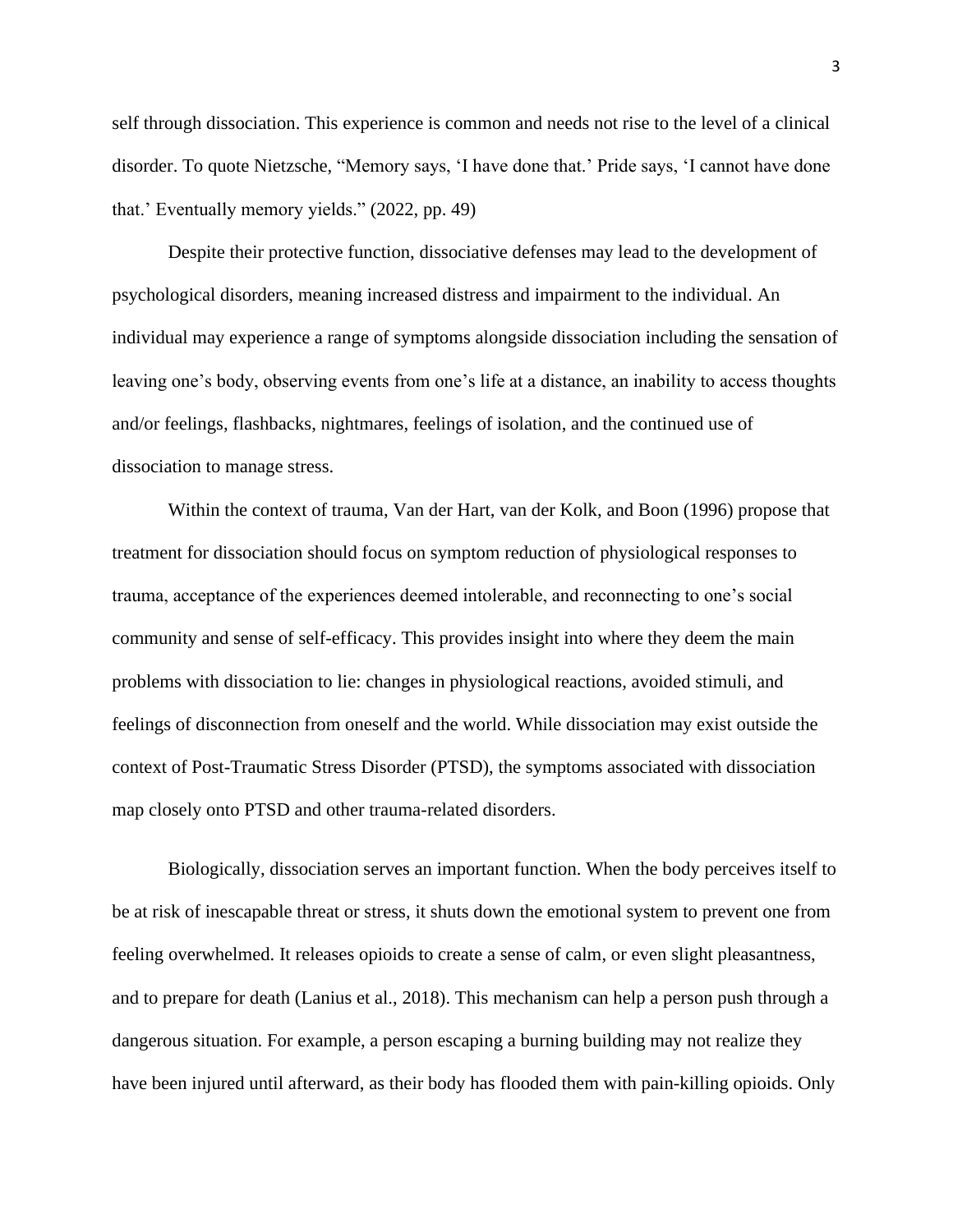after they have reached safety will they take account of their body and notice the pain and feelings of fear or panic.

In the short term, dissociation is a highly effective defense mechanism. However, when children begin to use this defense regularly in response to trauma, their regulatory system may begin to over-rely on dissociation and avoidance. As they grow up, they may be more primed to respond to minor threats with dissociation or may even develop a continuous sense of detachment or dissociation. This may interfere with their ability to feel strong emotions and to connect with their sense of self and the world around them (Baily & Brand, 2017).

Mild dissociative responses are not uncommon or even inherently unhealthy. Spacing out and allowing one's mind to wander may allow one to engage with imagination and creativity (Beaty et al., 2015). In some settings, such as working out a response to interpersonal conflict in the shower, this skill is useful. In fact, many individuals fully engaged in something they are good at, such as art, music, or sports, describe experiences of "losing themselves," feeling "in the zone," losing track of time, and not noticing the world around them. This flow state may actually help them to improve performance (Csikszentmihalyi, 1990). However, when overused, dissociative responses may become more automatic when an individual is bored. They may begin missing important parts of conversations or losing time through even greater portions of their day.

Among healthy individuals, the nervous system upregulates in response to a perceived threat as the threat becomes more imminent. While a threat may initially be processed by the executive system of the prefrontal cortex, the brain shifts to processing it with the more primitive defenses of subcortical brain regions as a threat becomes closer and more immediate. The threat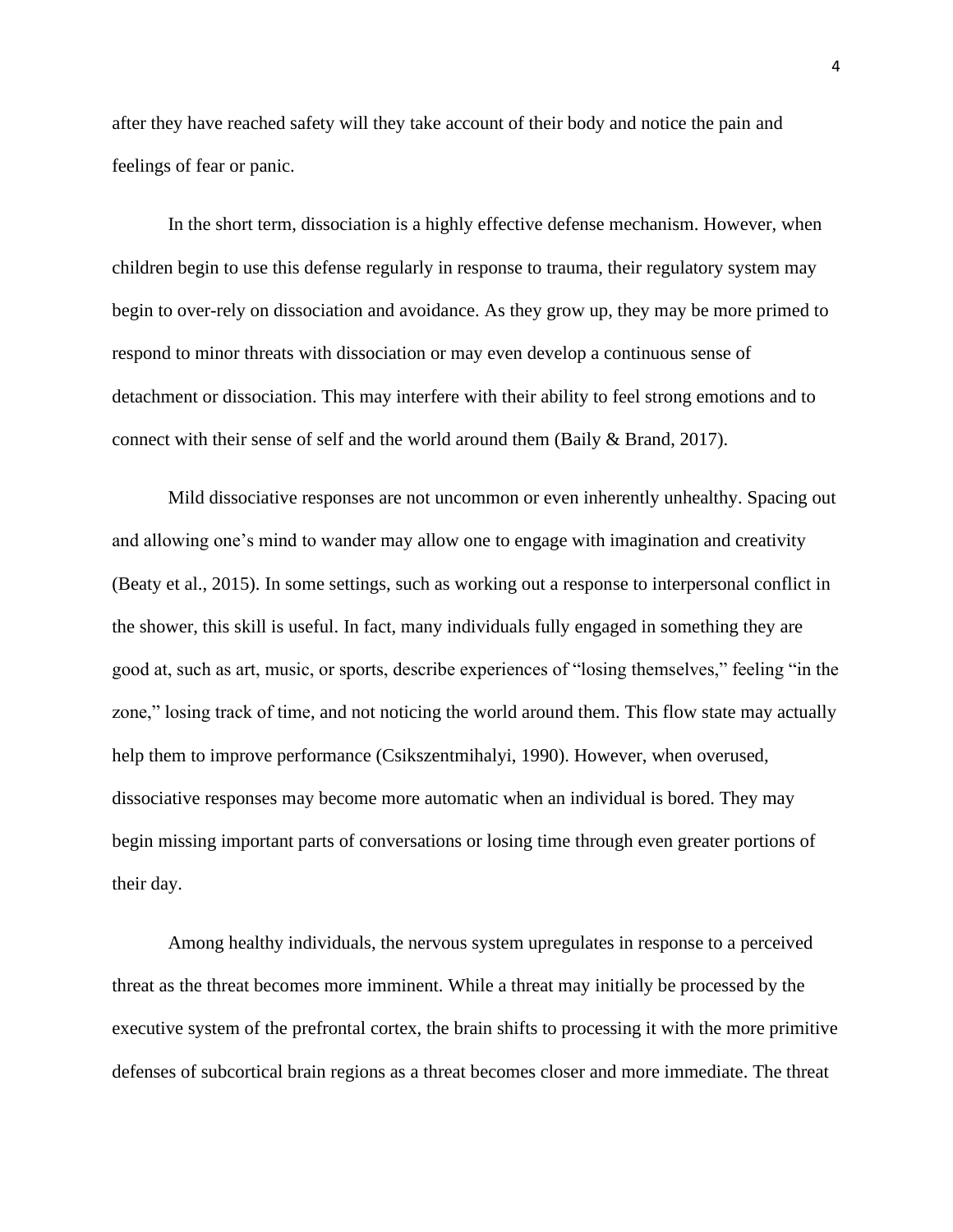shifts from theoretical to actual, allowing an individual's sympathetic nervous system to take charge (i.e., fight, flight, or freeze). For individuals experiencing the chronic downregulation associated with dissociation, the same shift often does not take place, leading one to feel emotionally detached from a sense of danger (Lanius et al., 2018). This can lead one to respond more slowly or passively to threats, or even to not respond at all.

There are some situations where a chronically dissociative response may be adaptive. For example, if an individual is regularly exposed to a threat which requires them to think calmly and logically to survive, such as living in an abusive household, splitting off one's defensive response may allow them to better navigate the situation. However, threats which require an active, quick, engaged response style may present an exceptional challenge for individuals experiencing dissociation.

#### Buddhism and Emptiness

Nearly three millennia ago, Shakyamuni Buddha is said to have walked the earth (About Buddhism, 2007). His incredible life and spiritual journey to find an enlightened way of being by changing one's relationship with pain and suffering paved the way for a philosophical tradition practiced by approximately 7% of the world population by the 2010's (Pew Research Center, 2012).

Buddhism is inherently phenomenological in that practitioners believe that the reified secondary qualities composing self and the world are empty of inherent reality, are created in dependence on other qualities which may be broken down infinitely into their component parts, and the oneness of all sentient beings is the true nature of reality (Kornfield, 2018). One of the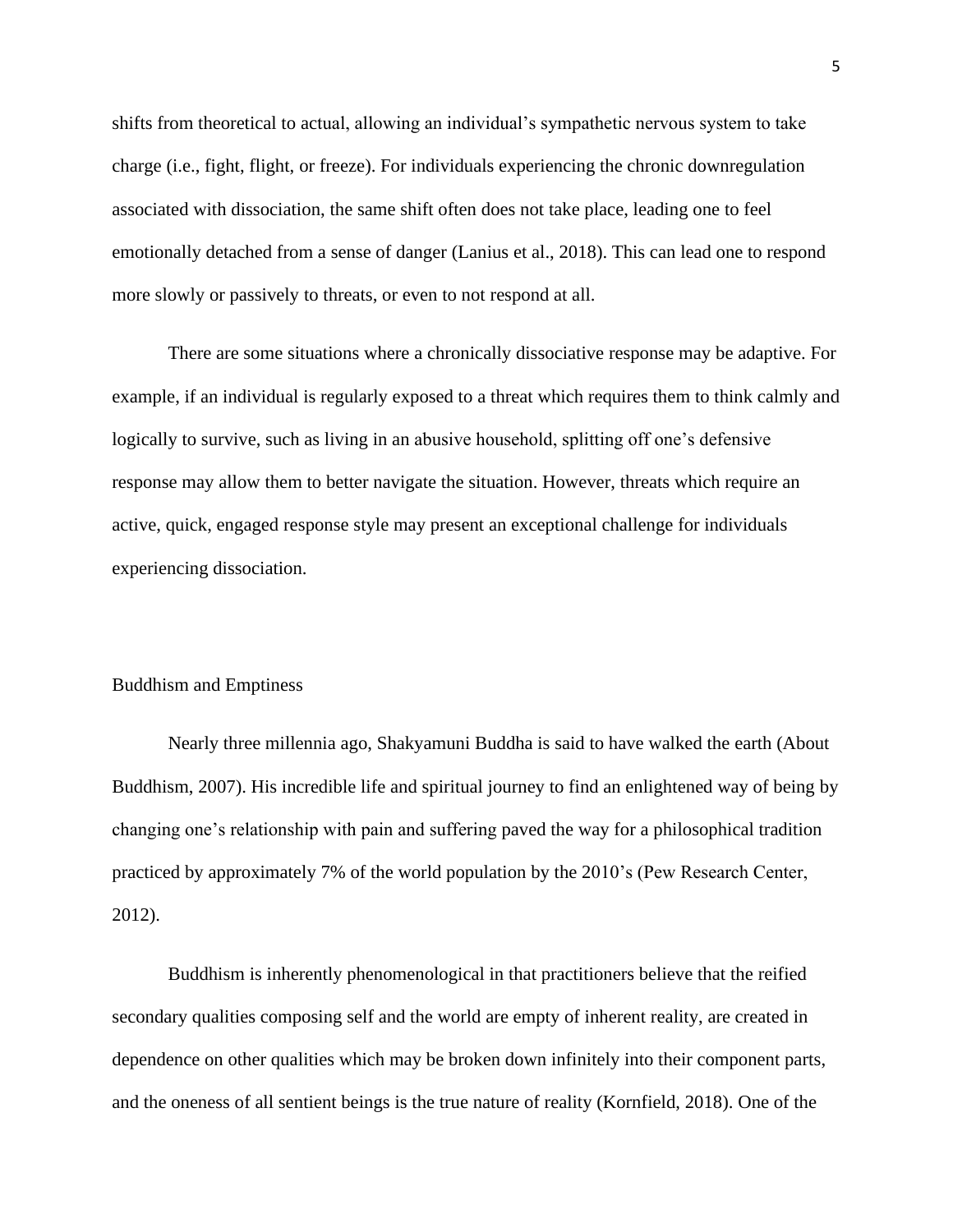most common sutras across traditions, The Heart of the Perfection of Wisdom Sutra, reads, "Form is Emptiness. Emptiness is Form. Emptiness is not other than form; form is also not other than emptiness. In the same way, feeling, discrimination, compositional factors, and consciousness are empty" (Kopan Monastery, 2013, pp. 7). It is important to note that Buddhism is a religious tradition, and that the concept of emptiness is closely linked to spiritual concepts of reincarnation and nirvana; however, this is beyond the scope of this paper.

By extension, for Buddhists, the ego or self as a fixed, intrinsically existing state is an illusion. The way we view the self is seen as a form of attachment that prevents us from achieving "no-self" or emptiness, a crucial stage in the path to enlightenment (Kornfield, 2018). Badya (2003, pp. 15) describes this phenomenon with humor; "Let's imagine ourselves as a big piece of Swiss cheese, including all the holes. The holes are our identities, mental constructs, desires, blind spots, stuck places—all those aspects of ourselves that seem to get in the way of realizing our 'cheese nature'…When we finally see the little holes for what they are, then we see they are truly holes—that is, of no substantial reality." Therefore, while Buddhism does not say that the self is not real, it teaches that the ways be label and perceive the self are not based in substantial, individualistic reality. Instead, connection with the part of oneself which transcends individuality and is connected with other living beings is a desirable aim.

This is an interesting contrast to much of psychology's conceptualization of self and ego. Early modalities of psychological conceptualization such as ego psychology worked to preserve the ego against breakdown through insight and secure attachments (Mollon, 2018). More contemporary branches of psychodynamic psychotherapy work to expand and strengthen the ego. Within self-psychology, Kohut describes a fear of a fragmented self, or disintegration anxiety, that arises from a fear of a "breakdown of structure…of the self." He saw unconscious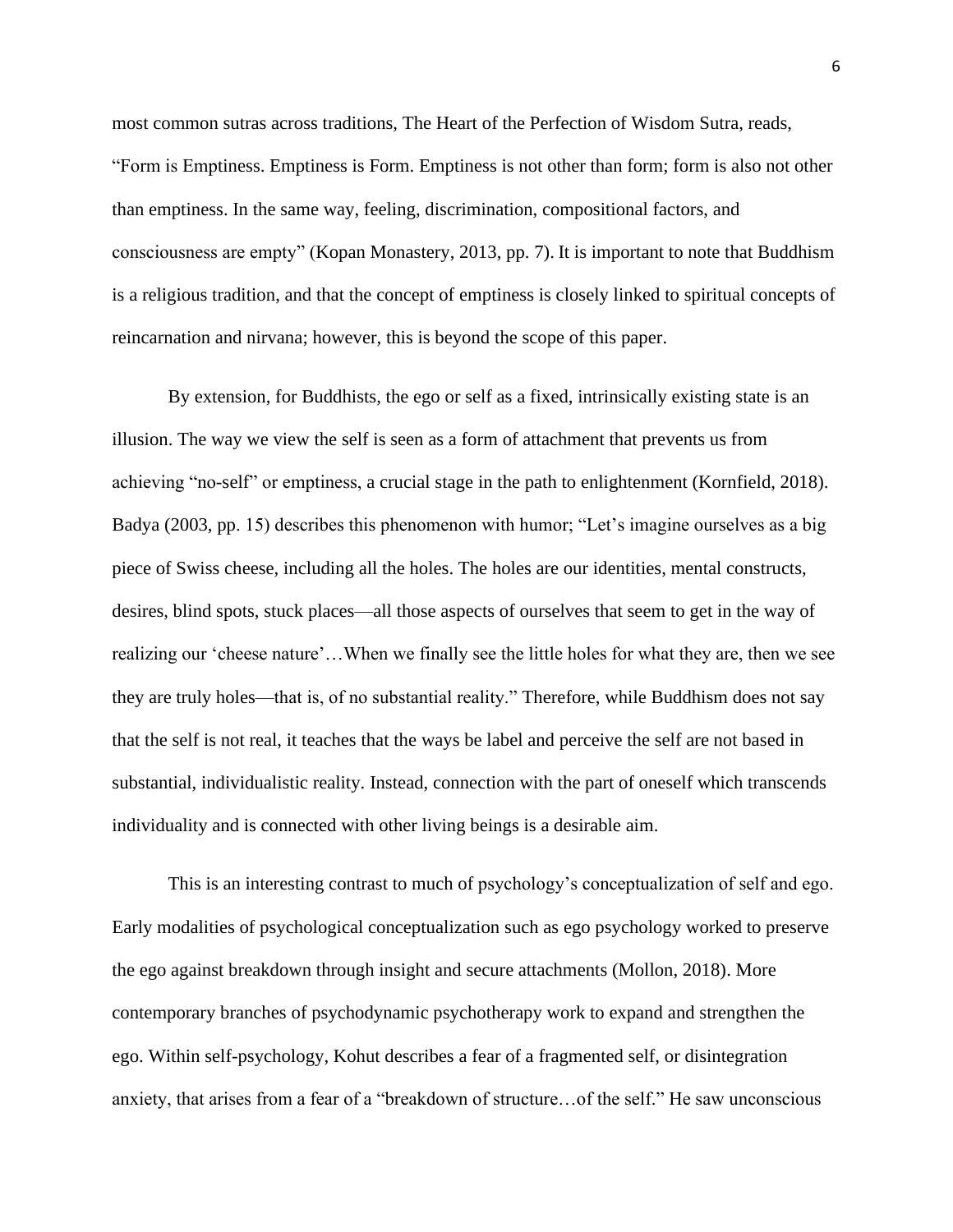drives and impulses as "merely the shrapnel of disintegration and defenses against this" (Mollon, 2018). A breakdown of structure of the self closely parallels the conceptualization of dissociation discussed above. While these parts of the self may be fragmented, split off, or hidden, they remain present with the individual.

It may be argued that psychodynamic therapies are inherently mindful. The therapist and patient work together collaboratively to observe a patient's thoughts and emotions arise in the moment, acknowledge them, and let them go. This stance of openness to whatever arises in the space allows patients to become more accepting of their own internal states and eventually may help them to learn to hold the ego more lightly.

Similarly, Cognitive Behavioral Therapy (CBT) works with patients to challenge negative beliefs about the self, others, and the world, in an effort to improve the relationship between the individual and their self and environment (APA Div. 12., 2017). Radical behavioral therapies also aim to improve the relationship an individual has with their thoughts. The radical behavioral modality Acceptance and Commitment Therapy (ACT) recognizes the existence of an observing self, and helps patients connect with that part of themselves in a flexible and dynamic way (Moran, 2020). Dialectical Behavioral Therapy (DBT) emphasizes the benefits of engaging in a regular mindfulness practice and observing one's own experiences in the present moment without judgment (Chapman, 2006). Systems theories span many modes of conceptualization and practice, including a focus on relationships within a family, social system, or the world more broadly, but have in common a focus on the interconnectedness of parts to make up a larger whole (Sexton  $\&$  Stanton, 2016). Thus, many psychological theories have overlap with elements of Buddhist philosophy and practice in respect to the concept of emptiness.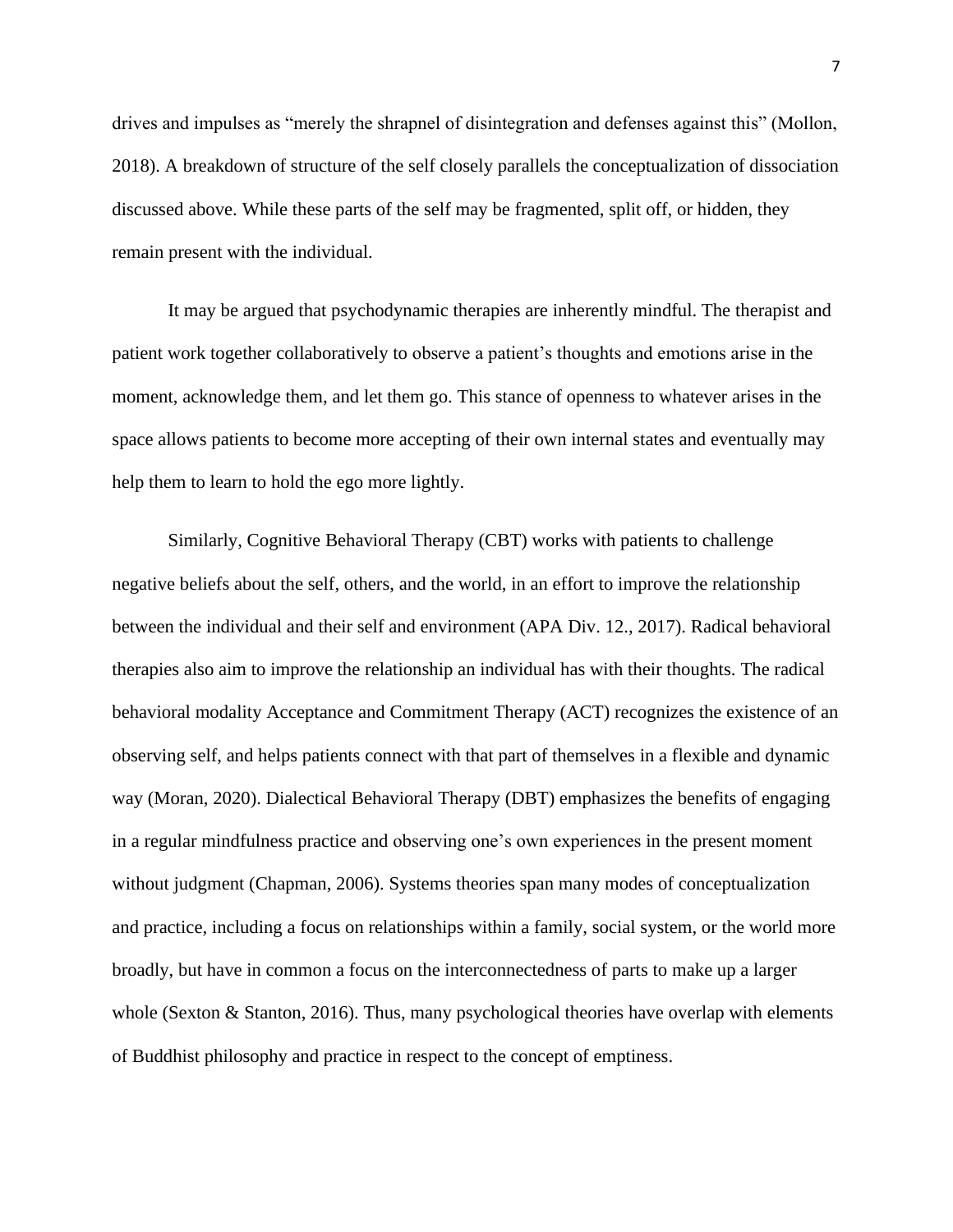Buddhism views the true nature of the "self" as interconnected with all other sentient beings, and that the illusion of separation is a primary cause of suffering. Recognizing the dependently-arising self as empty of inherent content and separation is viewed as a key part of achieving an enlightened state (Kornfield, 2018). From a cognitive psychology perspective, Castillo (1990) suggests this experience may occur during some types of meditation by providing a form of sensory deprivation, which "short circuits" automatic emotional and cognitive functioning. This may facilitate a breakdown between the boundaries separating self, others, and the outside world.

Buddhism recognizes the functional nature of the self and conventional reality in daily life. Thus, emptiness is considered to be a temporary state for most practitioners which one may flexibly access during mindfulness practice and return from at the conclusion of the practice. While the understanding of emptiness is often a sought-after lesson by Western practioners of Buddhism, permanently remaining within an experience of emptiness as a lay person is not considered to be functional. A reified self allows us to survive in daily life by creating an instinct toward self-preservation; Buddhist practice teaches an individual to hold this self lightly and to flexibly embody it without a sense of attachment. The purpose of emptiness is to dismantle false constructs while leaving the true, interconnected nature of the self intact. In some respects, this is more similar to Karen Horney's (1950) goal to dismantle the neurotic constructs of the idealized self through honest exploration, leaving the real self in their wake.

As dissociation is conceptualized as a breakdown of the self, and Buddhist practice seeks to facilitate an understanding of the lack of reality of this self with a mission to loosen an individual's attachment to it, it follows that one may question whether Buddhist practices may sometimes lead practitioners to experience dissociation. Acknowledging the self as empty of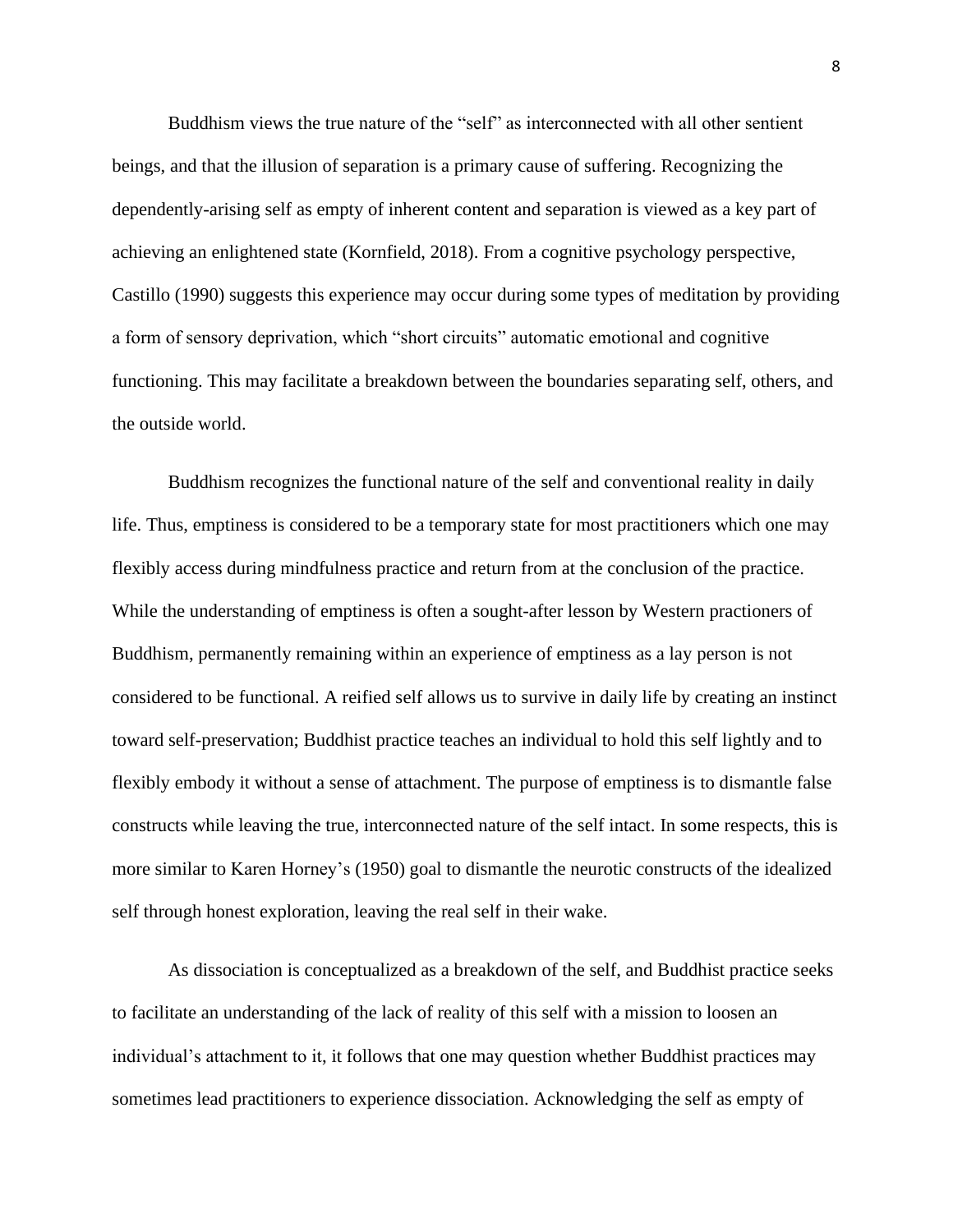inherent content may create distance between the observing self and the ego. When experienced flexibly, this may empower an individual to feel more present and connected, and perhaps to take themselves less seriously. When experienced rigidly, one may inhabit an experience similar to dissociation.

For some meditators, especially those from Western-European cultures, a distance between observing self and ego may not be problematic; they may experience the distance as one sometimes "forgets oneself" when engrossed in a sport or creating art. They may find themselves again afterward, integrating the experience of emptiness into the cohesive narrative of their life. Even intense spiritual experiences may feel congruent with their way of seeing themselves. For other meditators, this distance from their ego may be experienced as startling; the defenses holding the pieces of themselves together may not be able to withstand the realization that the self is unreal. A steadfast belief in the idealized self may not survive an honest look at it without rose-colored glasses. When the glue is insufficient, the ego may fragment. As stated on Twitter, "that's a load bearing neurosis, you move it and this whole thing comes down around us" (Caldwell-Kelly, 2017).

#### Dissociation in Buddhist Practice Among Western Practioners

Lindahl et al. (2017) published a qualitative study discussing the various adverse experiences Western practitioners of Theravāda, Zen, and Tibetan Buddhist meditation traditions have experienced. Though participants ranged in experience level, nearly half had greater than ten thousand hours of meditation experience when surveyed. Many adverse experiences fell into the categories of dissociation, including those representing symptoms of depersonalization and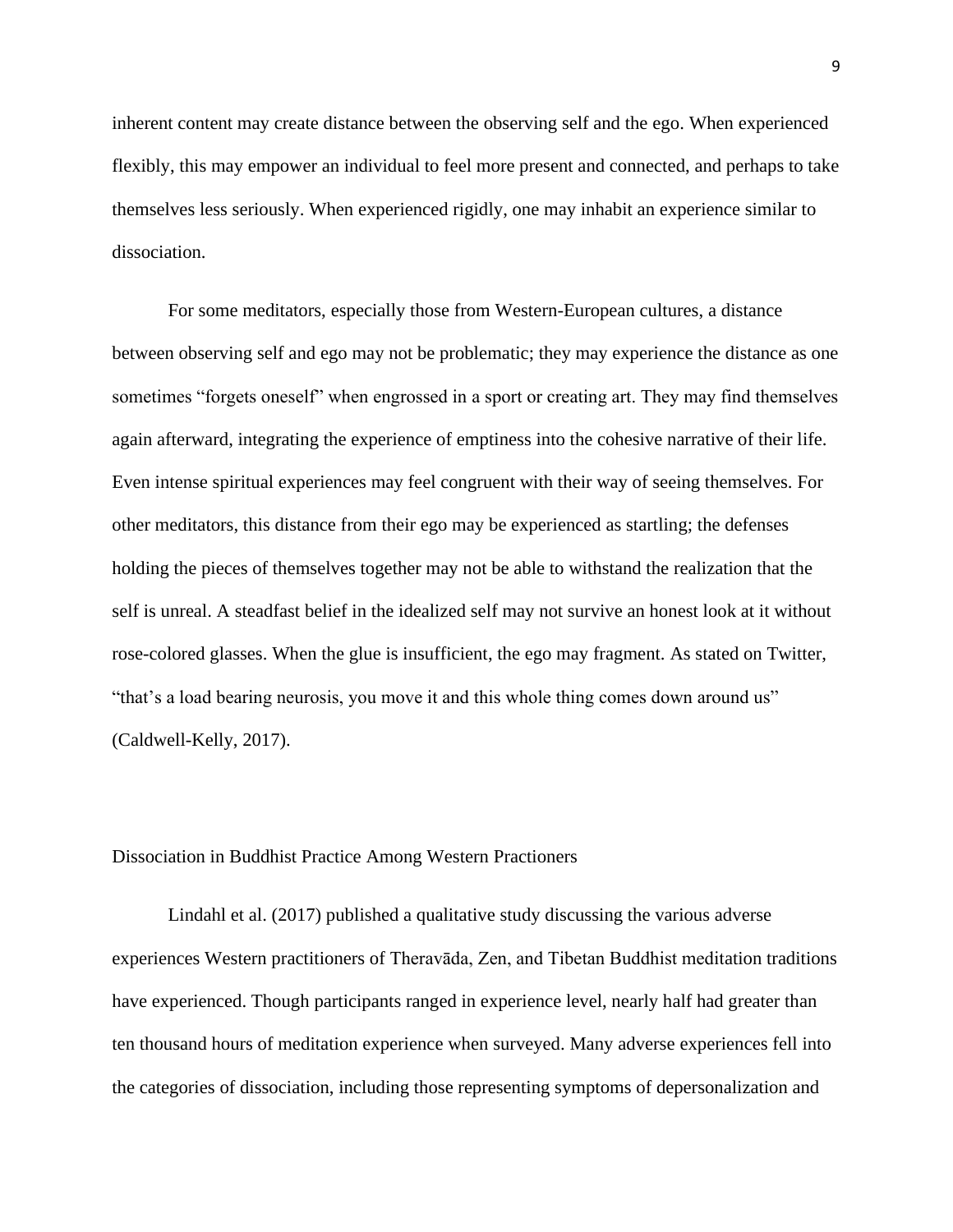derealization. Additionally, participants reported distress and disturbance across areas of functioning.

Baer et al. (2019) also cite several studies describing meditators from across Buddhist traditions experiencing significant adverse effects, including psychosis, mania, depersonalization/derealization, and resurfaced traumatic memories. It should be noted that the majority of participants were Western practitioners. These symptoms show significant overlap with Lindahl et al.'s findings. The paper shows that meditation clearly increased the level of distress and disturbance experienced by these individuals. Additionally, it discusses reports that meditation exacerbated existing psychological symptoms for some meditators.

Several factors may account for the difference in which practitioners experience adverse effects of meditation, specifically dissociation. Importantly, the above studies focus primarily on Western practitioners of Eastern Buddhist meditation. Thus, there seems to a relationship between those from a culture that includes Western conceptualization of self and the experience of dissociation while engaging in Buddhist meditative practice. As mentioned, dissociation is a defensive response occurring when an individual cannot reconcile their worldview and conflicting experiences.

Ringel (2018) emphasizes that while Buddhism and contemplative practices train individuals to let go of self-concepts as a means to reduce suffering, self-concepts are useful and important for most laypeople to function in daily life. From a psychological perspective, a significant difference between no-self and depersonalization is the flexibility with which an individual can choose to use their self-concept after putting it down, even if they continue to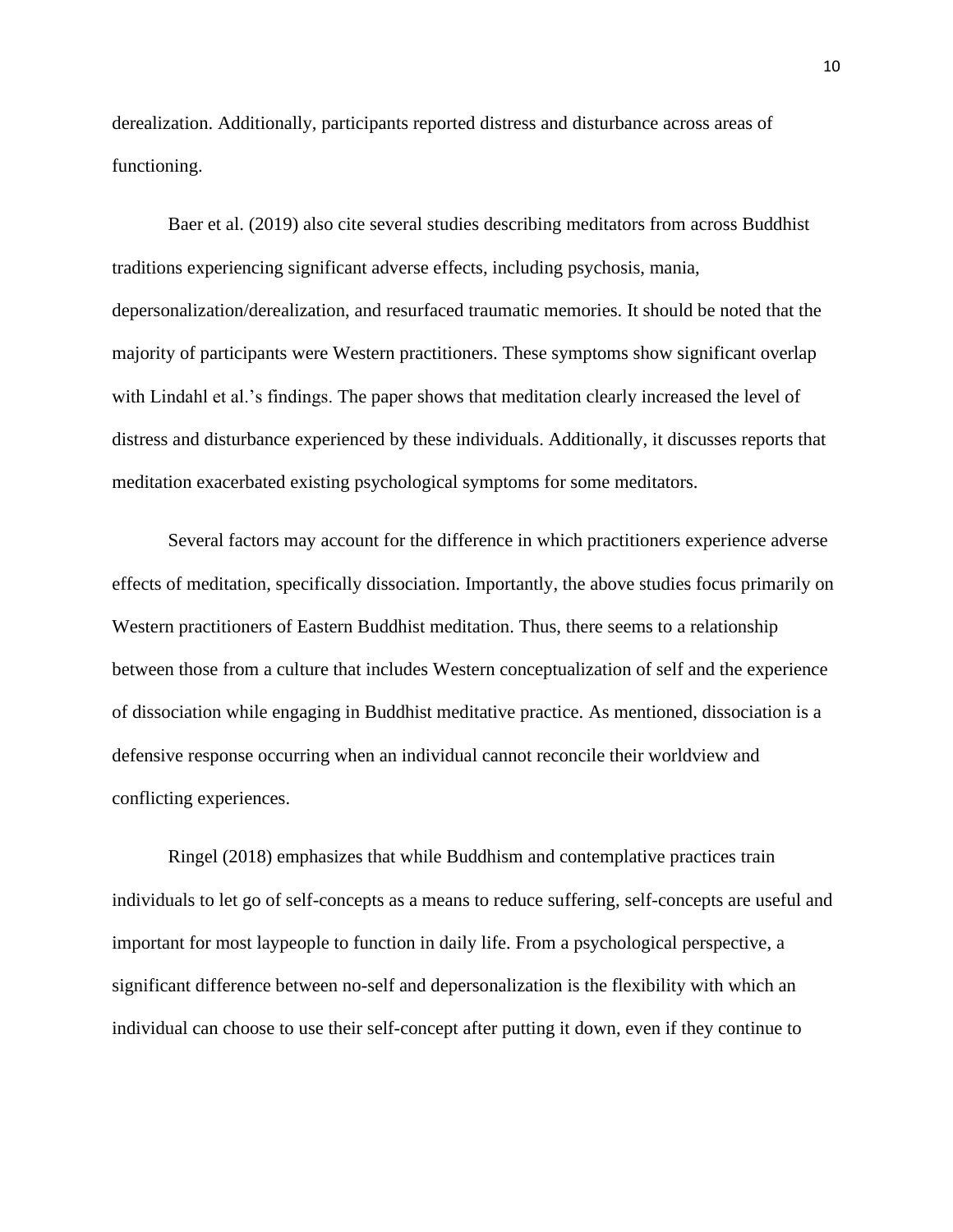recognize these attributes as temporary and impermanent. One may also consider the seriousness with which one considers the self in day-to-day life.

From an attachment perspective, individuals become susceptible to dissociative experiences during childhood, when an insecure attachment with primary caregivers teaches them to compartmentalize parts of themselves or the world deemed to be unacceptable. Sudden confrontation with these unintegrated parts during contemplative practice may lead to a dissociative response on the part of the individual, making reconnection to their more limited self-concept difficult (Ringel, 2018).

However, it is possible that the overlap between Western meditators and those experiencing dissociation is a matter of correlation, not causation. Across three studies, Burris (2016) explored the relationship between a history of dissociative experiences in individuals and the belief that after death, a person's consciousness continues on, though personal identity does not remain intact. These studies took care to use identification with Buddhism or Hinduism as rule-outs for research participants, as these beliefs are already typically adopted by members of these religions. The studies found that the frequency of dissociative experiences experienced by an individual predicted strength of belief in Eastern postmortem beliefs. The author points out that experiencing dissolution of the ego seems to make beliefs about death consistent with Buddhism and Hinduism more believable, including reincarnation changing one's identity despite the continuation of consciousness. This suggests those with a history of dissociative experiences may be disproportionately drawn to Buddhist practice; if this is the case, a predisposition toward dissociation may account for dissociative experiences after meditation more than the meditative practice itself.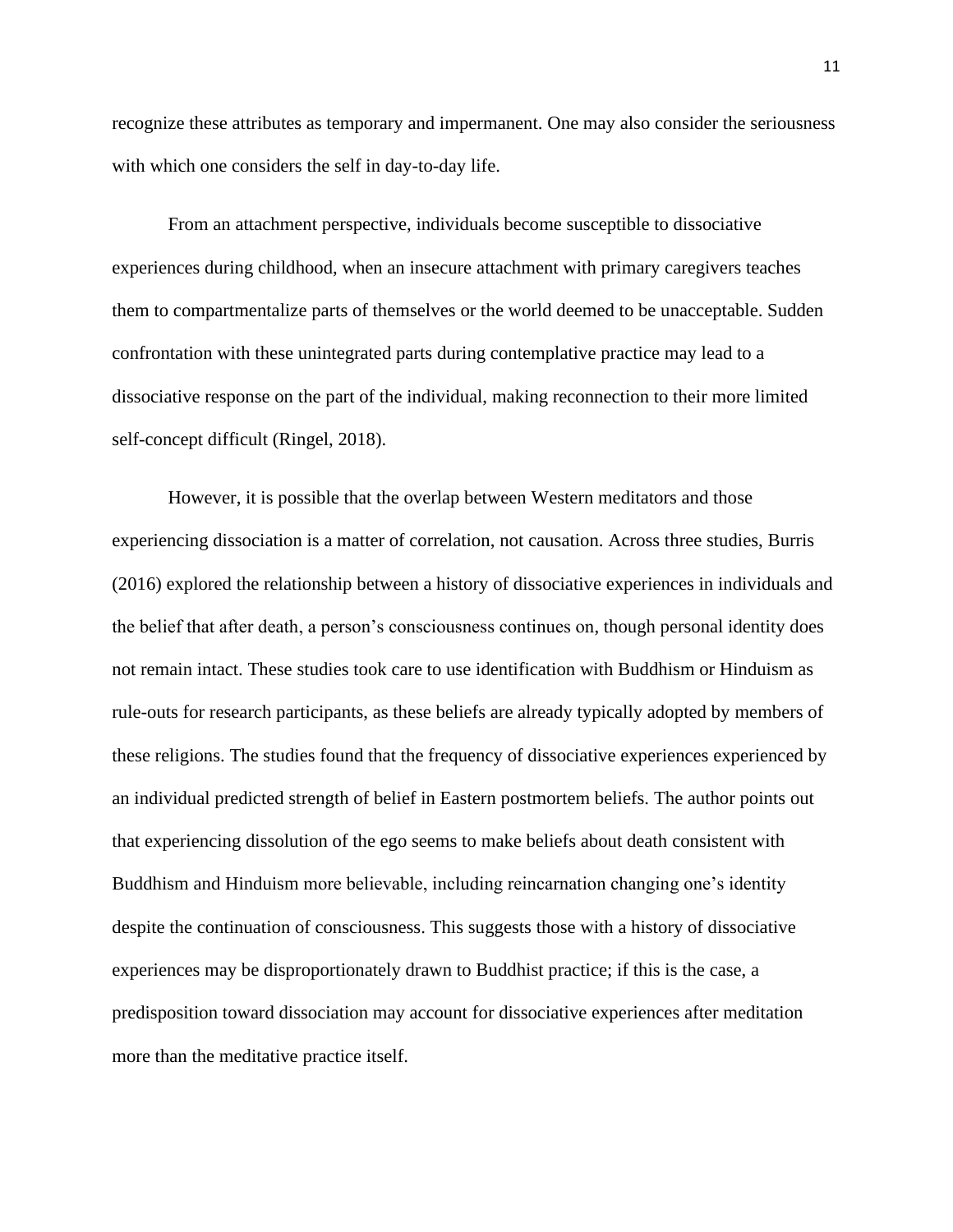It is possible, given these studies, that individuals with a history of dissociative experiences are searching in the realms of philosophy and religion to create meaning of their experiences. If their experience of dissociation is reframed as a strength in meditating, a misunderstanding of the nuance of Buddhist philosophy among Westerners seeking help, then these people may be more apt to study Buddhism while inadvertently applying misconceptions and then having additional dissociative experiences. For others with histories of mental illness and related persistent negative beliefs about themselves, the idea that the self as a fixed state is an illusion may be quite appealing. It is also possible that those in psychological distress may be more likely to choose a practice focused on the present, such as meditation, to enable them to avoid being reminded of painful moments in the past or worry about what will happen to them in the future.

Finally, Fulton (2013) points out that for many clinical patients, their first experience with meditation may be in their therapist's office. While a therapist who does not explicitly specialize in Buddhist practice is unlikely to encourage them to meditate on the unsubstantial nature of reality and the self, one reason individuals with preexisting mental health conditions may continue exploring meditation on their own may simply be that their therapist originally suggested it. This may lead them to independent Buddhist practice based on information they are able to piece together from various sources.

Dissociation during Buddhist meditation practice is largely only reported by Western practitioners. Traditional Eastern Buddhist meditation is coupled with many other aspects of the religious practice. In addition to basic mindfulness skills and relying on the guidance of a teacher, Buddhist practice emphasizes learning Buddhist doctrines and ethics, including compassion, loving kindness, and composure of mind, to increase the mind's sense of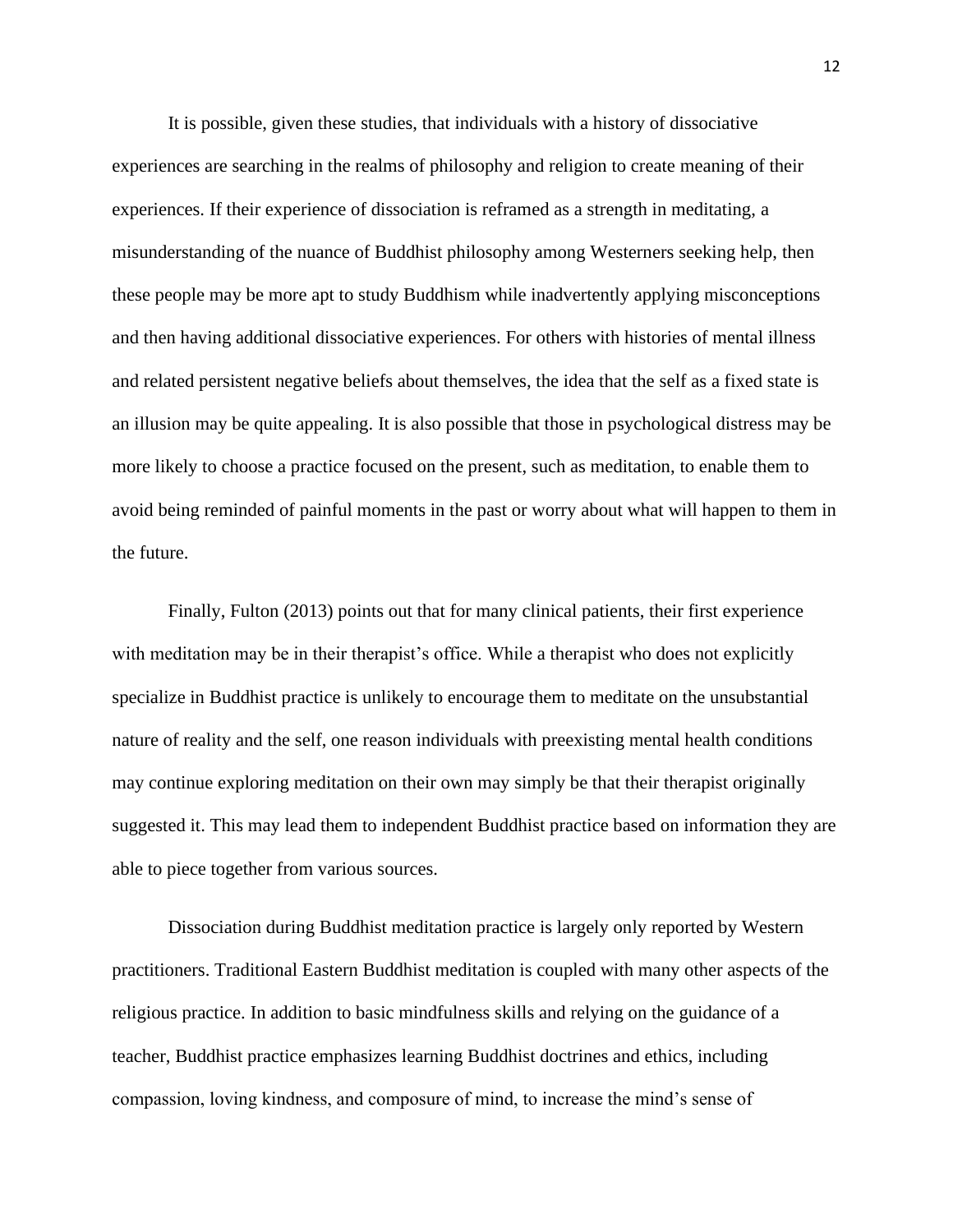groundedness and stability. Additionally, mindfulness skills are taught in more depth, so practitioners learn and remember their own patterns of body, mind, and emotions. This helps prepare practitioners to navigate a meditative state. Finally, it is important for practitioners to understand the purpose of their practice. These elements allow individuals to cultivate attention in a way that allows them to free themselves from suffering and attachment to impermeant entities, such as the self (Lee, 2018).

#### Implications and Treatment

Lindahl et al. (2017)'s study on the adverse experiences of Buddhist meditation on Western practitioners may be taken as a warning that mindfulness practice is not necessarily the cure-all espoused by many therapists and medical professionals. Participants reported increases in dissociation, psychosis, depression, anxiety, mania, and suicidal ideation following Buddhist meditation. The paper discusses the risks of recommending meditation in clinical practice and suggests that psychologists rarely use these types of interventions with the consideration that meditation can actually harm patients. Whether the prevalence of Western meditators experiencing dissociation is caused by or simply correlated with meditation, therapists may have a duty to be mindful of the possibility of harm at a minimum. It is also possible that many therapists and medical professionals do not fully understand the difference between meditation and Buddhist practice, and thus refer patients to Buddhist practices that were never designed as a treatment for psychological dysfunction and might even be considered by Buddhists to be contraindicated for these purposes.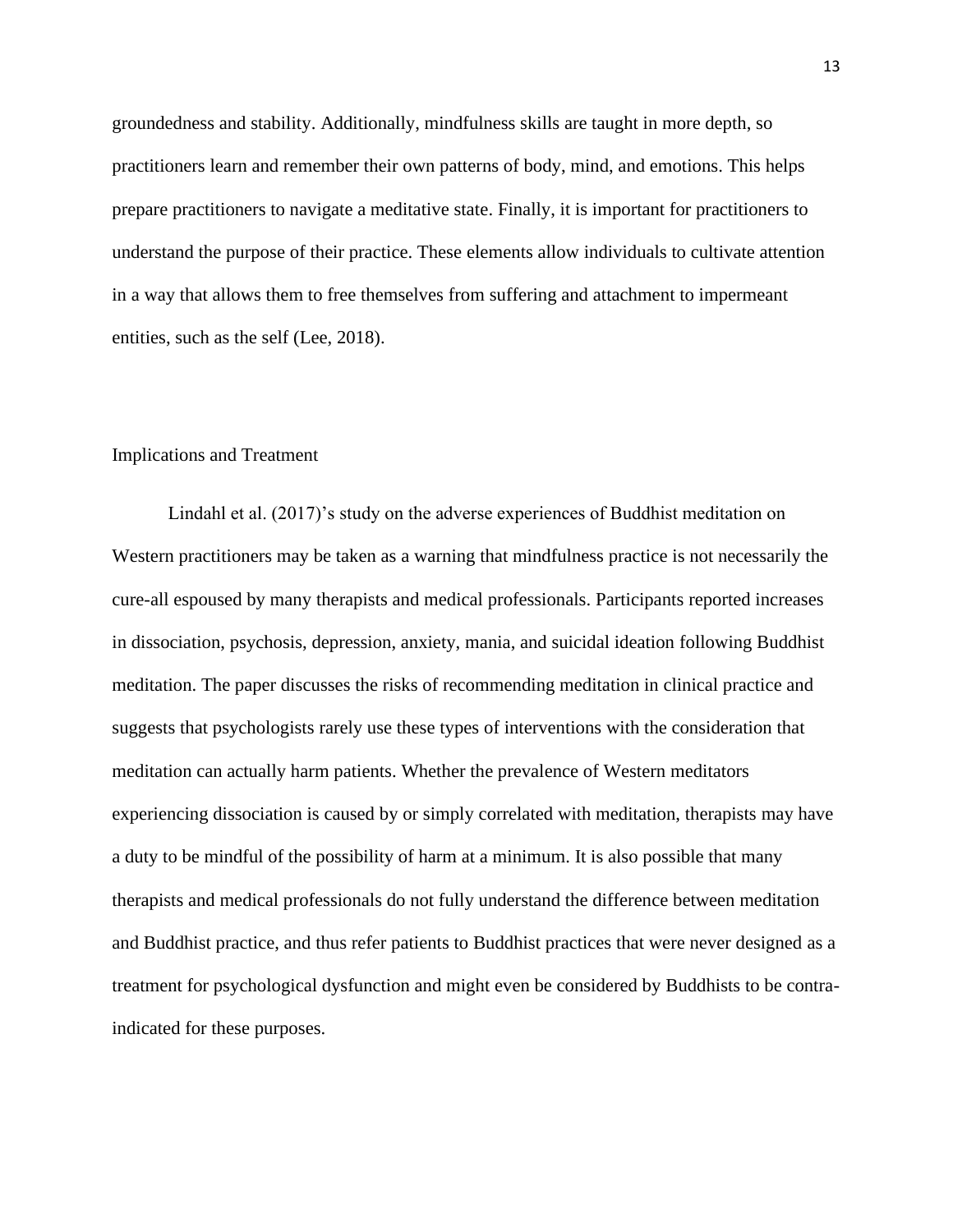However, this does not necessitate that therapists throw the Buddha out with the bathwater. As the field of psychology increasingly moves toward integrating other mindexpanding therapies into more traditional practice, having a guide seems to be a key to successful practice. For example, psylocibin, ketamine, LSD, ibogaine, and MDMA are being used experimentally in conjunction with therapy. When used in combination with a protocol, these substances may be helpful for the treatment of posttraumatic stress disorder, obsessivecompulsive disorder, depression, anxiety, and substance use disorders (Schenberg, 2018). When used independently and without the guidance of a therapist, each of these substances, like meditation, is capable of causing extreme distress. It is also important that anyone recommending Buddhist mediation understand the purpose and function of different kinds of meditation in order to effectively use specific practices as interventions.

Considering patient characteristics when recommending treatment is also important. In this case, the risk of adverse reactions when meditating may be mitigated by considering which populations are most vulnerable to experiencing dissociative episodes following meditative practice. This is supported by a meta-analysis which suggests those already at risk of psychosis are more at risk for the adverse effects of meditation (Sedlmeier et al., 2012). Russ Harris (2019) points out that many individuals with a history of trauma spend considerable effort avoiding their thoughts and feelings related to the event. He continues that meditation may put individuals in contact with these thoughts and feelings, often without the skills to handle this contact effectively. It is possible this may lead to dissociative experiences. Van der Kolk (2015, pp. 244) states that these experiences may only be effectively processed if the brain regions prone to shutting down during dissociation remain functional. Exposure to such memories is unhelpful and begets further dissociation if an individual is not able to use skills to remain present.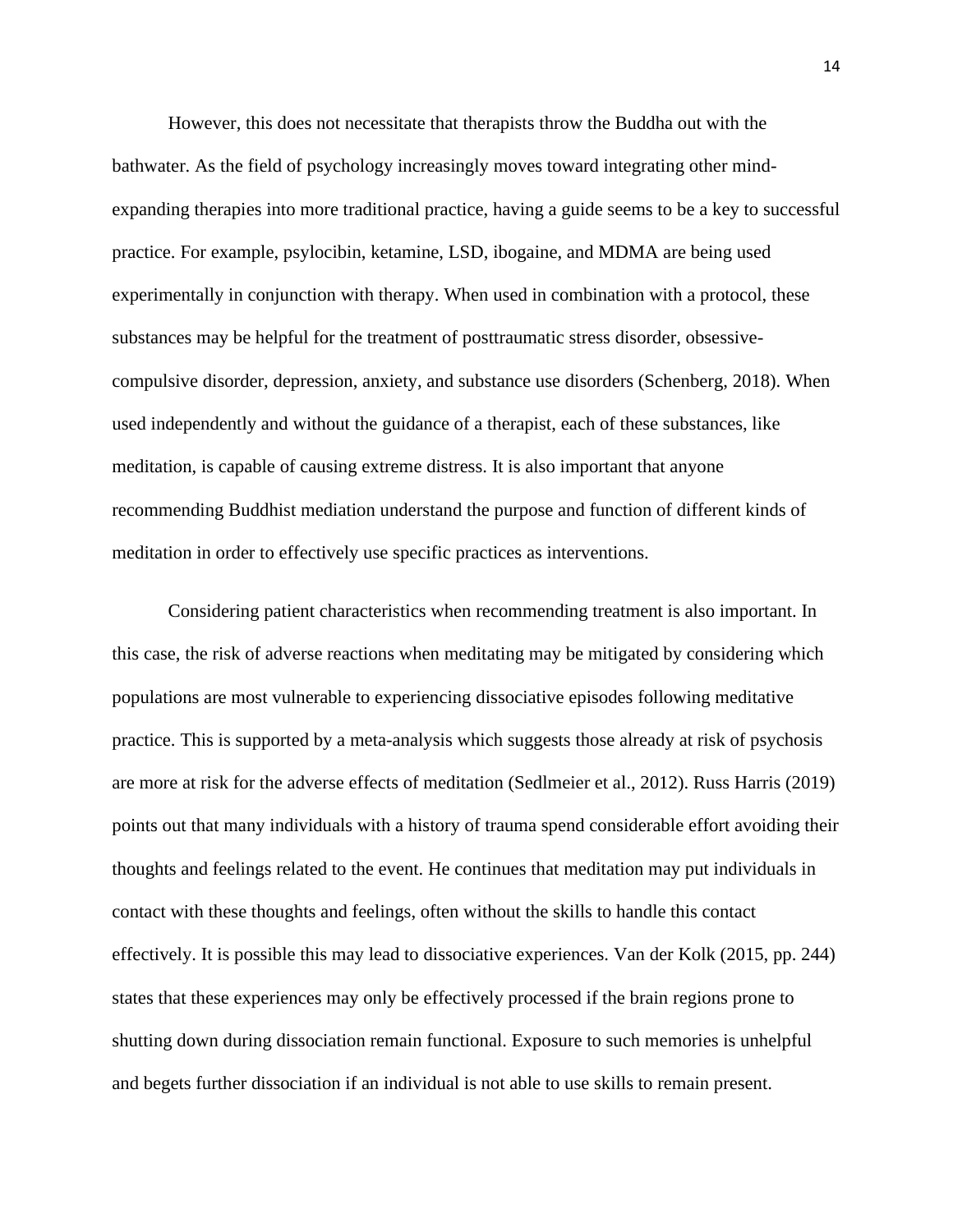While Buddhist practitioners are generally trained in techniques to accept uncomfortable situations, including distressing feelings likely to arise during meditation, Western practitioners may be more likely to take a "cafeteria approach," using pieces of various practices that seem interesting or useful while leaving behind others. Focusing on reaching a state of emptiness, considered to be an advanced practice in Buddhism and one not attempted without prior intensive study and practice, may be engaged in without first learning fundamental techniques. Harris suggests teaching distress tolerance skills which overlap with Buddhist practices, including grounding, acceptance, and self-compassion, prior to encouraging formal meditation practice, especially for Westerners (Harris, 2019).

Another route to preparing oneself for formal meditation practice is to work through experiences of trauma in formal psychotherapy. The American Psychological Association (APA) strongly recommends cognitive and behavioral therapies, cognitive processing therapy, and prolonged exposure for the treatment of PTSD, as these techniques allow an individual to make contact with past traumatic experiences through exposure (American Psychological Association, 2020). It is important to note that these modalities are recommended when compared with others due to the extent they have been researched, not due to their effectiveness alone (Norcross & Wampold, 2019). However, a problem therapists must face while working with traumatized patients is preventing them from dissociating while recounting these experiences. Many individuals report experiences of depersonalization, where they feel numb or blank, and are no longer aware of their own subjective experience, or derealization, where the world around them becomes unreal, while processing trauma (Peebles, 2012).

Ringel (2018) advocates teaching patients mindfulness techniques to attend to their own subjectivity when feeling detached or dissociated from it either while recounting traumatic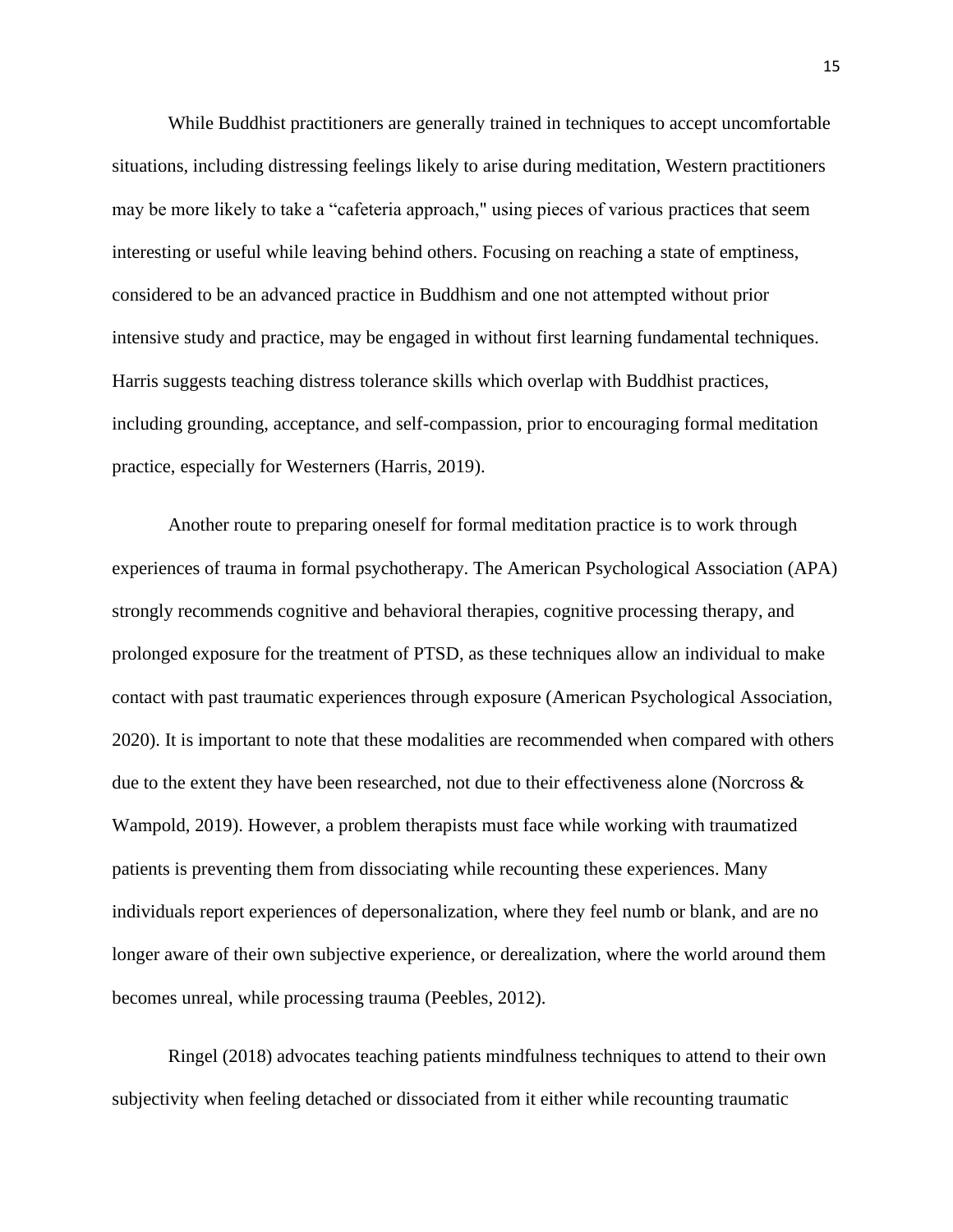experiences or during a more general intersubjective attunement with a therapist. The author continues that a focus on one's physical subjective experience is much more important than the details of the traumatic narrative itself, as a focus on physical states allows an individual to engage more actively with their sense of self and avoid depersonalized responses during the recounting. During these moments, both patient and therapist may simply allow subjective thoughts and emotions to arise within the patient without any intention to change or fix it (Fulton, 2014).

One common technique to prevent dissociation while processing traumatic memories is eye movement desensitization and reprocessing (EMDR). This method of practice allows a patient to keep emotional parts of their mind active while processing trauma in an effort to integrate traumatic experiences which have been split-off from the patient's broader narrative (Van der Kolk, 2015, pp. 244). Like Harris suggests, EMDR builds a patient's ability to emotionally stabilize and cope with these traumatic experiences by first increasing their psychological resources using a variety of visualization, relaxation, breathing, and mindfulness techniques, in addition to considering adjunct therapies. These are shown to improve problems with dissociation, impulsivity, and self-destructive behaviors while processing past trauma (Leeds, 2009).

However, Van der Kolk also acknowledges trauma may be processed through mindful connection with avoided thoughts and emotions, acceptance of them, and taking actions which challenge beliefs about one's narrative following a trauma (2015, pp. 114). Zerubavel and Messeman-Moore further elaborate that mindfulness and present-moment exercises may allow an individual to increase their ability to predict and control their own symptoms of dissociation by helping them become more familiar with their own patterns of moving toward avoidance.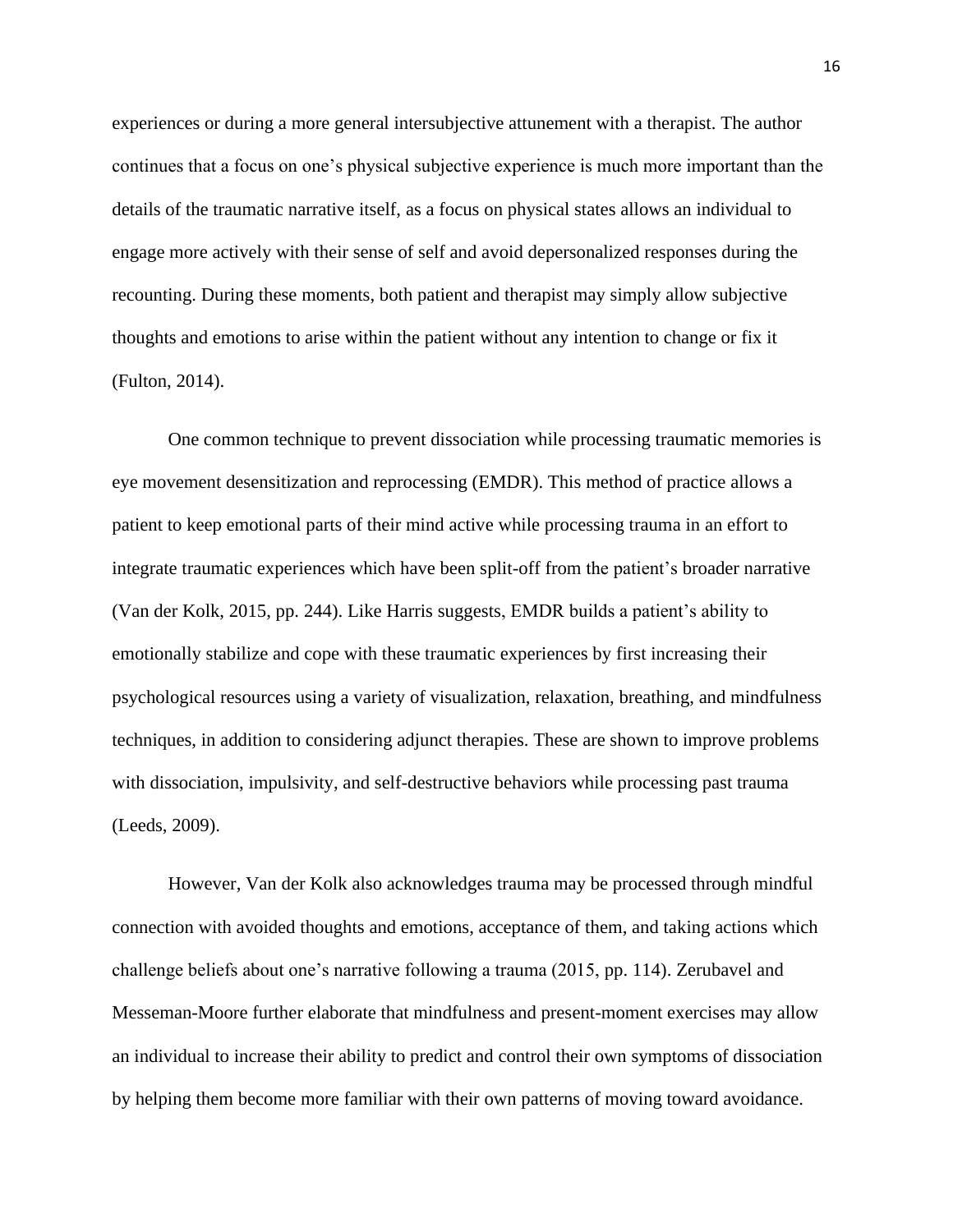These exercises can support individuals not only with formal dissociative disorders, but also those prone to spacing out and spending little time in the present, to gain control over dissociating, reduce reliance on avoidance, and to learn to use an observer position to cultivate mindfulness instead of contributing further to dissociative experiences. This understanding provides an individual more flexibility and freedom to stay in the present and remain in contact with these avoided experiences (2013).

Similarly to other studies, a review of the literature on depersonalization and meditation by Castillo (1990) shows that meditation may cause symptoms of depersonalization and derealization; however, it also suggests that these experiences need not cause clinically significant distress or impairment. A meditator's relationship with the experience of being outside of themselves may mediate whether these experiences rise to the level of clinical diagnosis. It is suggested that an acceptance of one's state of depersonalization may allow it to arise without distress or impairment. One way of accomplishing this is by reframing the experience of observing oneself or being outside oneself as a sought-after state or transcendent religious experience. Another route is to help the individual increase acceptance for themselves as a whole.

The resulting decrease in anxiety may reduce the severity of symptoms of dissociation, or at minimum reduce distress and impairment. Given that one of the major differences between depersonalization/derealization disorder and a Buddhist experience of emptiness is clinically significant distress or impairment, reducing the negative salience of these experiences may actually reduce symptomatology which reaches a clinical level according to a medical model and the DSM.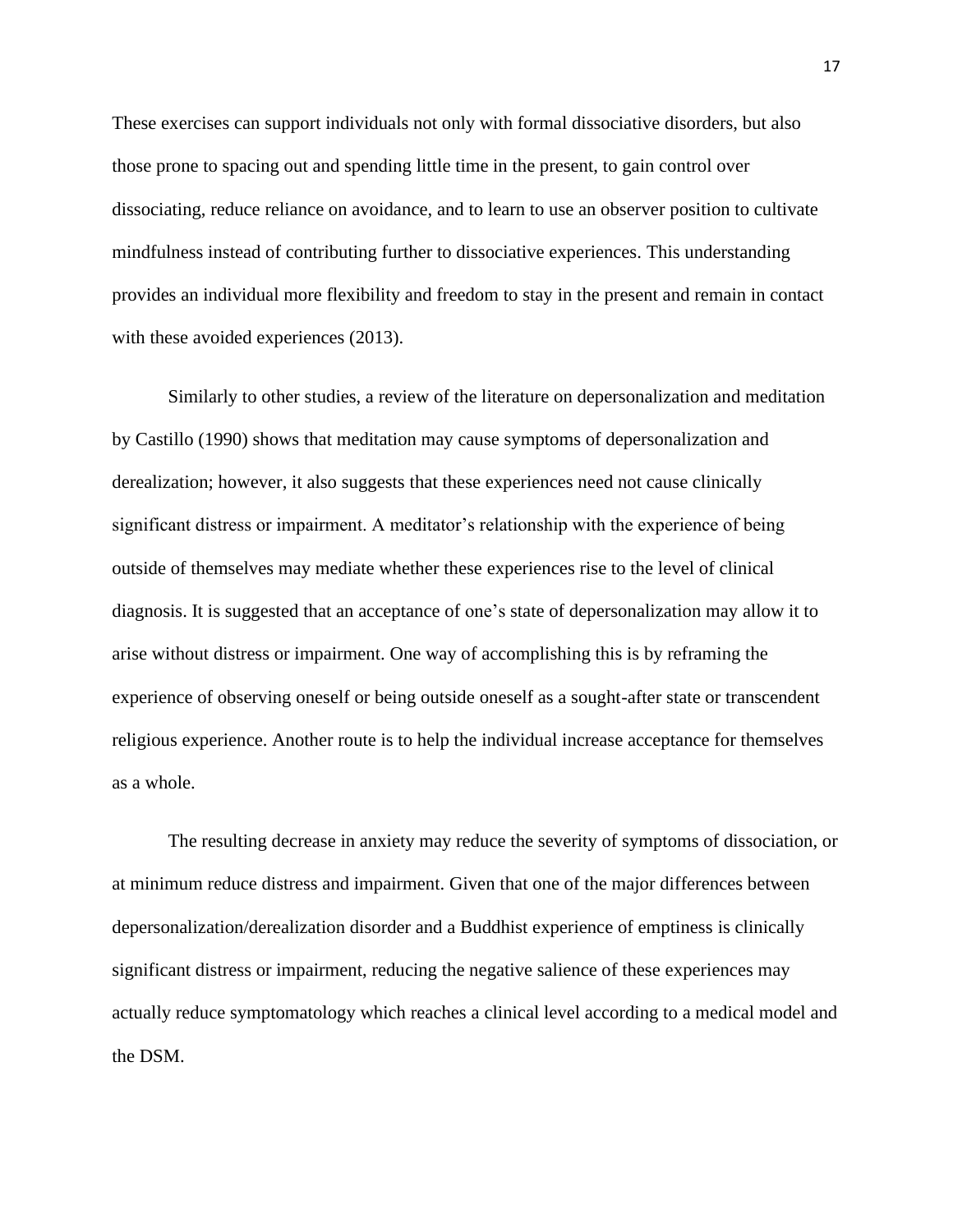However, regardless of whether one is distressed by their own sense of avoidance, it is important to also consider the function of this behavior. An individual may not notice distress or impairment so long as they maintain a lifestyle which does not require them to engage fully in the present moment. This is likely to perpetuate a pattern of avoidance resulting in one's world remaining quite small. While Castillo's point that an acceptance of dissociative experiences may decrease a sense of distress, it may also contribute to one's ability to ignore an important problem impeding growth in their life.

# Cultural Considerations

The focus of this paper has largely centered on attachment and avoidance to parts of the ego and self due to experiences of trauma, and more broadly due to the human experience. It would be a mistake to omit a discussion of systems of power and oppression within these considerations, as they shape many individuals' ways of viewing and responding to parts of their identities. While the struggle with how to hold one's identity components is often a part of the human condition, identification with marginalized identities may compound the effects of attachment and avoidance.

Internalized oppression is a belief by individuals with historically oppressed identities that the negative biases and stereotypes taught about their group by the dominant culture are true. This phenomenon includes a belief that one's own group is inferior, while the corresponding group in power is superior (Webb, 2017). A strong belief in the negative meaning of one's identity elements may lead one to avoid and even to split off these pieces of identity as unacceptable, leading to dissociated parts of oneself. Conversely, these parts may be held onto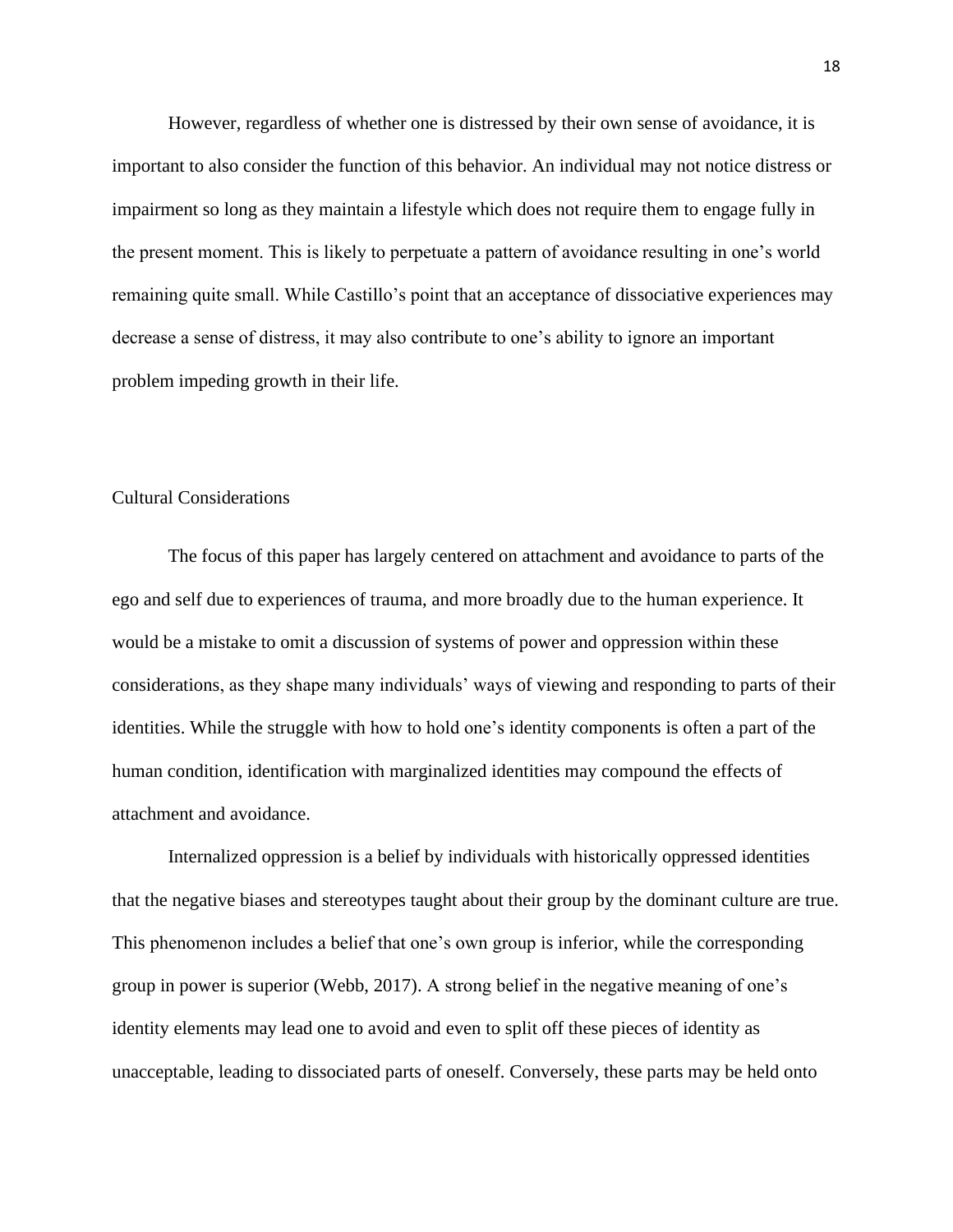even more tightly, as they provide a reason for the negative beliefs one has adopted about themselves.

Undoing the damage caused by internalized oppression often takes significant work. This may include cultural identity development, learning more about one's culture, and many forms of advocacy. It can be argued that the significant effort required to develop a positive salience for one's marginalized identity elements creates additional awareness and attachment to them. Taking these identity elements less seriously may feel like a betrayal to oneself or to one's group. It is in many ways a privilege to avoid thinking about one's cultural identities. Therefore, one may conclude it is no coincidence that Shakyamuni Buddha, the first recorded individual to achieve no-self and enlightenment, was the most privileged individual of his time (Karson, personal communication, May 13, 2022).

#### Conclusion

It is important that we consider the differences between experiences of dissociation and the Buddhist concept of emptiness before jumping to the assumption that depersonalization and derealization are equivalent to emptiness, or that they are sustainably functional experiences. Whereas in Buddhism, the experience of emptiness is liberating and has the purpose of bringing one closer to the true nature of their interdependently arising, infinite self, dissociation is a distancing from ones self, and may be a chronic symptom that interferes with one's functioning. In particular, individuals who dissociate may struggle to leave a state of perpetually downregulated emotional and visceral responses, which may lead to underdeveloped brain regions when dissociation starts young.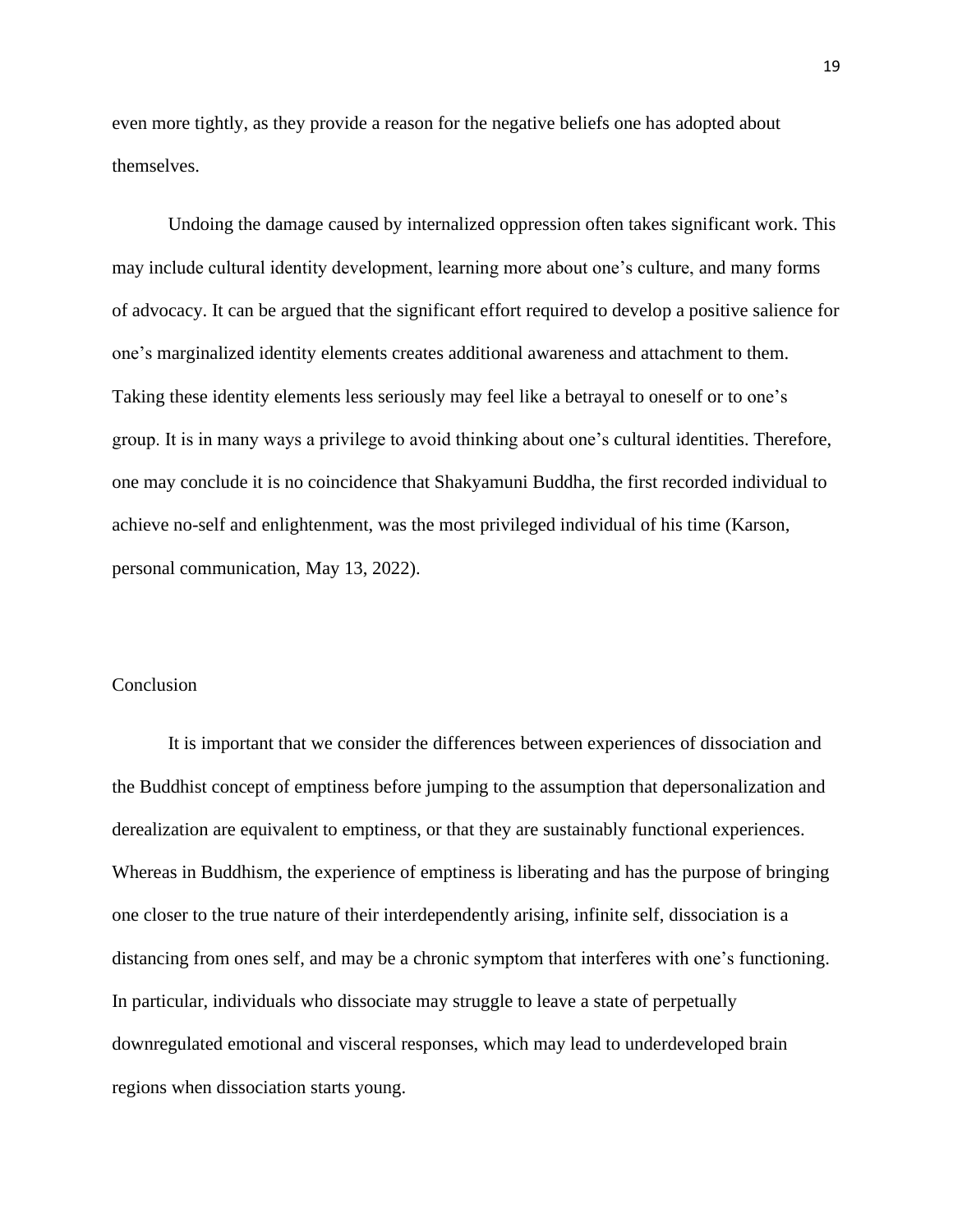Dissociation may also cause problems in one's life in a way emptiness meditations typically do not. It may affect the ability to remember events and integrate them into one's life narrative. It may create feelings of numbness and disconnection from others, arguably the opposite of what many people report experiencing from meditations on emptiness. Dissociation may also result in a denial of parts of oneself, leading to compounded anxiety and depression. Individuals with dissociative experiences often report being unable to access thoughts and feelings related to a trauma, and sometimes related to daily life when the dissociation is chronic. These avoided percepts may manifest within nightmares or flashbacks. Emptiness meditation is not intended to facilitate feelings of distress is the ways dissociation does; Buddhism teaches skills to prepare for a dissolution of the self, while dissociation is often a defense functioning to avoid distress by suppressing parts of the self. This avoidance may lead to further isolation, withdrawal, and disengagement in the type of valued living that may allow one to heal.

It is possible that meditation, including meditations on emptiness and the practice more broadly, may lead to dissociation under certain conditions. Several articles suggest those with a history of trauma and mental illness are more likely to experience dissociation within the context of meditation. Others take this point further, exploring a possibility that those with such histories are more likely to be drawn to meditation and contemplative practices, perhaps in an effort to make sense of their experiences. While some practitioners see this as grounds enough to avoid suggesting meditation to psychotherapy patients, this paper discusses the idea that discomfort and distress are often normal parts of the therapy process when exploring difficult topics. Overcoming distressing emotional responses in therapy may even strengthen the therapeutic rapport, in the same vein of rupture and repair.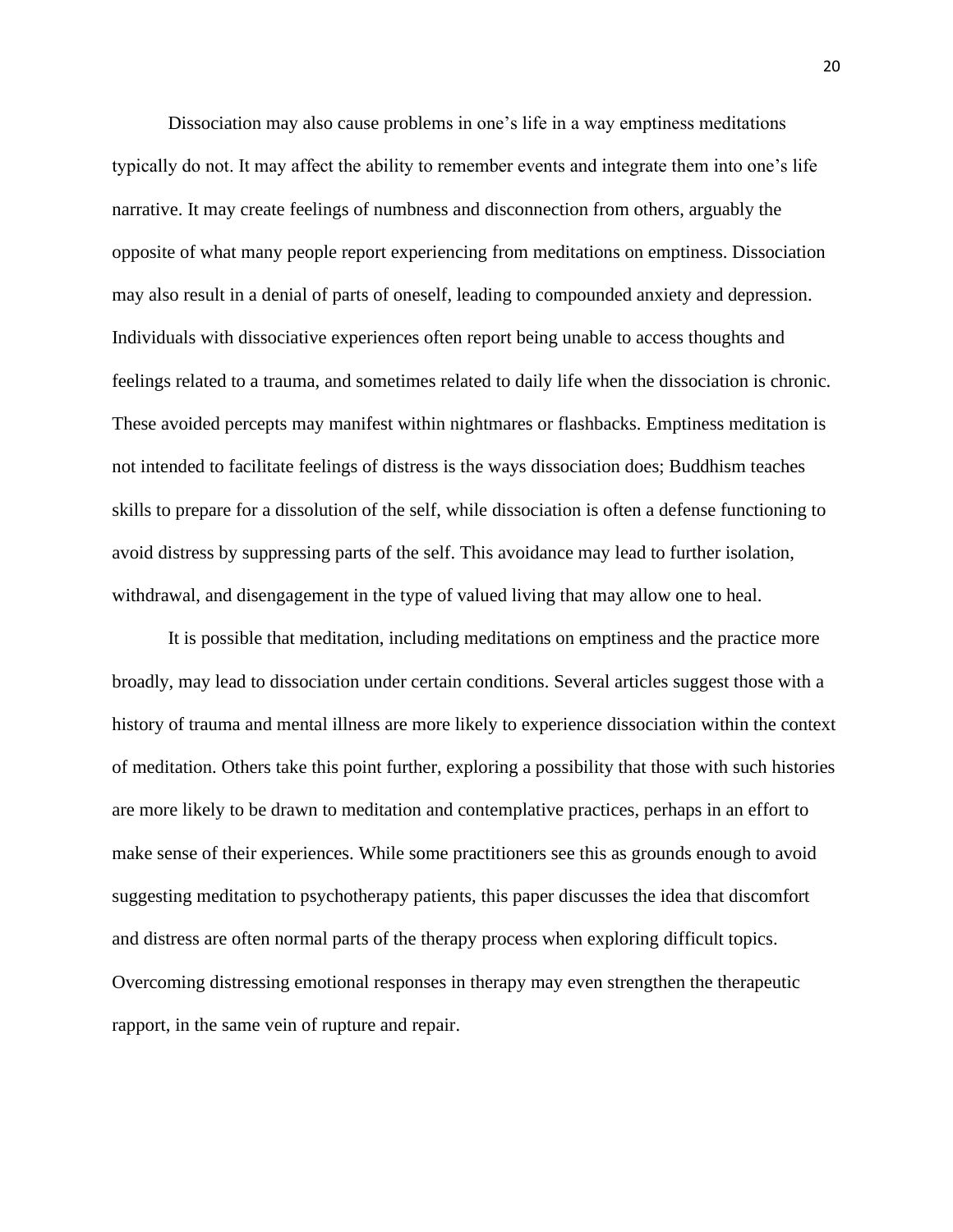A variety of treatments exist for dissociation, which generally include helping an individual to connect with past experiences of trauma as well as current reality while preventing them from moving into a dissociative state. One common treatment currently is EMDR, though a variety of cognitive and behavioral psychotherapies may also be effective in combatting symptoms of trauma and dissociation. A general principle within EMDR and other types of psychotherapy is to first teach a patient skills to stay in the present moment and tolerate distress prior to directly confronting the traumatic narrative. These skills may include mindfulness, relaxation, paced breathing, visualization, grounding, acceptance, and self-compassion. Many of these skills are similarly taught early in Buddhist practice prior to suggesting an individual undertake meditations on emptiness. These skills may prepare an individual to face the avoided thoughts and feelings likely to emerge both in treatment for trauma as well as during some types of meditative practices.

Additionally, psychotherapy more broadly may be helpful in treating dissociation. The therapeutic relationship may allow patients to begin to accept a sense of self beyond their own constructs. They may learn to relate to themselves in a more flexible, dynamic way over time by lessening their reliance on an idealized self. Accepting that they are a flawed human being creates a path to allow the parts of themselves previously deemed unacceptable and to integrate these into a broader narrative.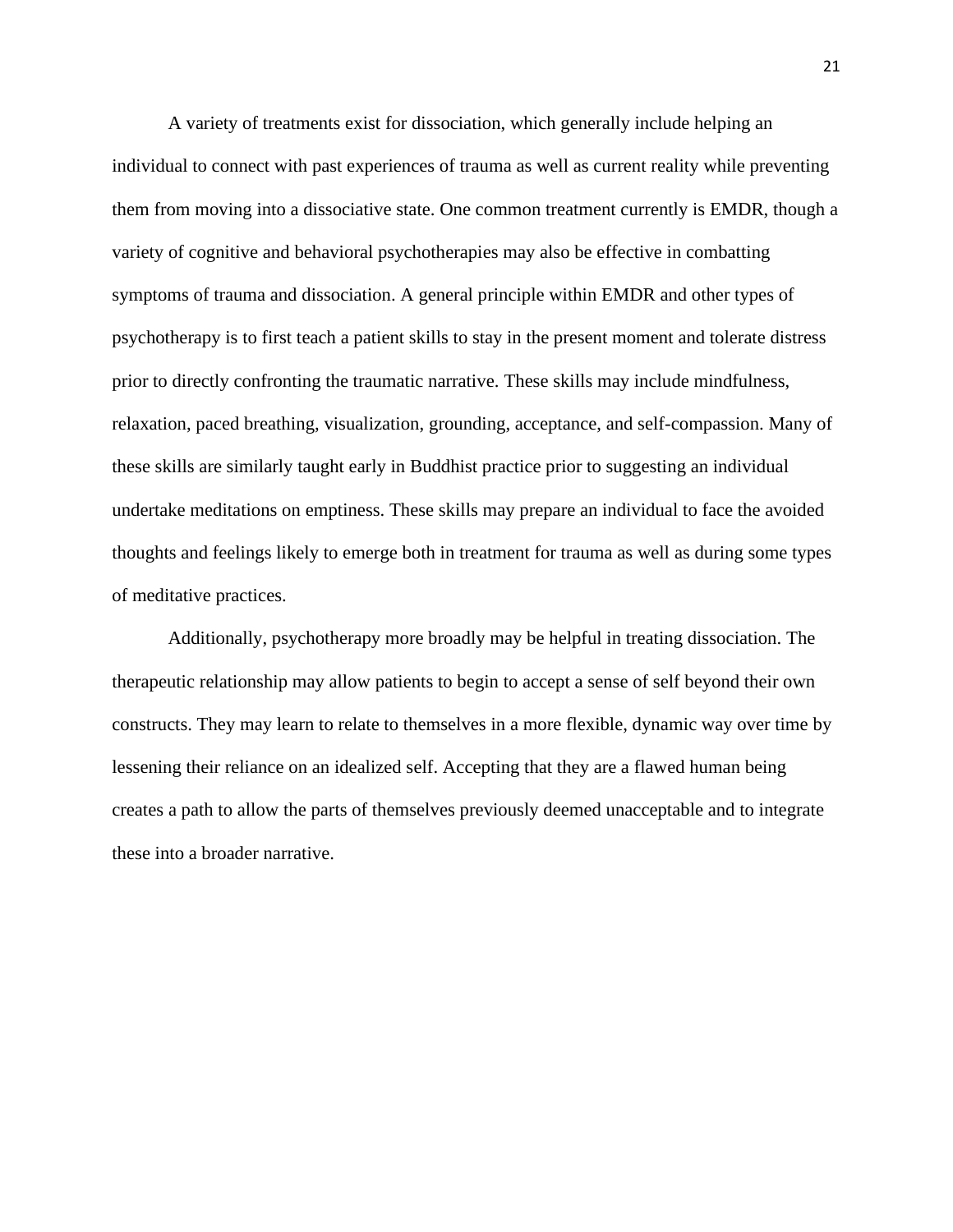#### **References**

- About Buddhism. (2007). *History of Buddhism*. July 9, 2018, from http://www.aboutbuddhism.org
- American Psychiatric Association. (2013). *Diagnostic and statistical manual of mental disorders* (5th ed.).<https://doi.org/10.1176/appi.books.9780890425596>
- American Psychological Association. (2020, June). *Treatments for PTSD*. American Psychological Association. Retrieved May 2, 2022, from https://www.apa.org/ptsdguideline/treatments
- APA Div. 12. (2017, July). *What is cognitive behavioral therapy?* American Psychological Association. Retrieved May 9, 2022, from https://www.apa.org/ptsd-guideline/patientsand-families/cognitive-behavioral
- Baer, R., Crane, C., Miller, E., & Kuykenb, W. (2019, January 7). Doing no harm in mindfulness-based programs: Conceptual issues and empirical findings. *Clinical Psychology Review*, 2019, ISSN 0272-7358, https://doi.org/10.1016/j.cpr.2019.01.001.
- Bailey, T. D., & Brand, B. L. (2017). Traumatic dissociation: Theory, research, and treatment. *Clinical Psychology: Science and Practice*, *24*(2), 170–185. https://doi.org/10.1111/cpsp.12195
- Bayda, E. (2003). *Being Zen*. Boston, MA: Shambhala Publications, Inc. Bernstein, E. M., & Putnam, F. W. (1986). Development, reliability, and validity of a dissociation scale. Journal of Nervous and Mental Disease, 174, 727–735. doi:10.1097/00005053-198612000-00004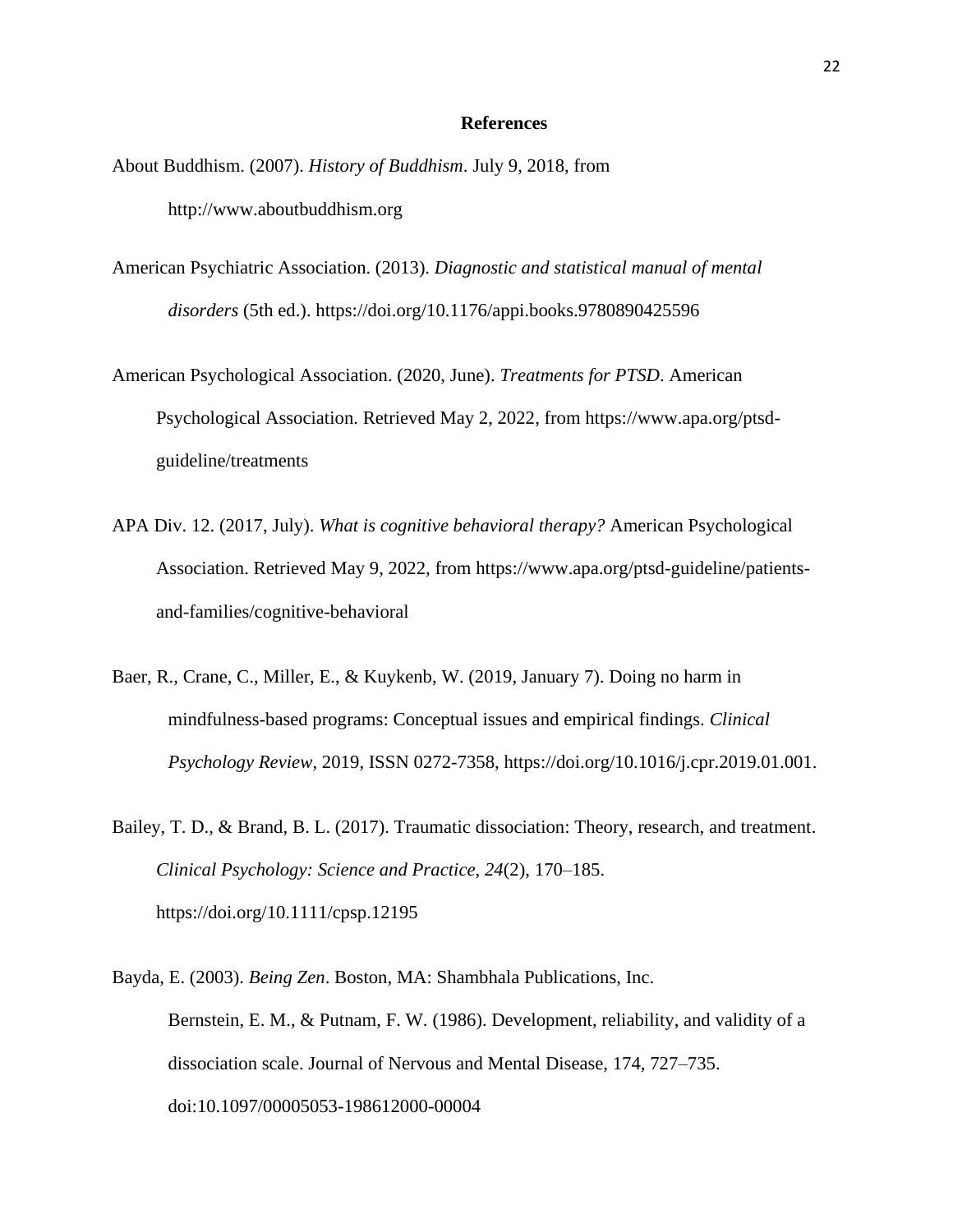- Beaty, R. E., Benedek, M., Barry Kaufman, S., & Silvia, P. J. (2015). Default and executive network coupling supports creative idea production. *Scientific Reports*, *5*(1). https://doi.org/10.1038/srep10964
- Caldwell-Kelly, A. [@AliceAvizandum]. (2017, August 29). THERAPIST: do you want to talk about ME: no no nO doc that's a load bearing neurosis, you move it and this whole thing comes down around us [Tweet].

Twitter. https://twitter.com/AliceAvizandum/status/902428958653911041?ref\_src=twsr c%5Etfw%7Ctwcamp%5Etweetembed%7Ctwterm%5E902428958653911041%7Ctwg r%5E%7Ctwcon%5Es1\_&ref\_url=https%3A%2F%2Fwww.buzzfeed.com%2Fkaylayan doli%2Fhilarious-therapy-tweets

- Castillo, R. J. (1990). Depersonalization and meditation. *Psychiatry*, *53*(2), 158–168. https://doi.org/10.1080/00332747.1990.11024497
- Chapman, A. L. (2006, September). *Dialectical behavior therapy: Current indications and unique elements*. Psychiatry (Edgmont (Pa. : Township)). Retrieved May 9, 2022, from https://www.ncbi.nlm.nih.gov/pmc/articles/PMC2963469/

Csikszentmihalyi, M. (1990). Flow: The psychology of optimal experience. Harper & Row.

- Fulton, P. R. (2013). Contributions and challenges to clinical practice from Buddhist psychology. *Clinical Social Work Journal*, *42*(3), 208–217. https://doi.org/10.1007/s10615-013-0469-7
- Harris, R. (2019). *Is Mindfulness Meditation Safe When Working With Trauma? A Practical Guide for ACT Therapists*. I'mLearningACT. Retrieved 2019, from imlearningact.com.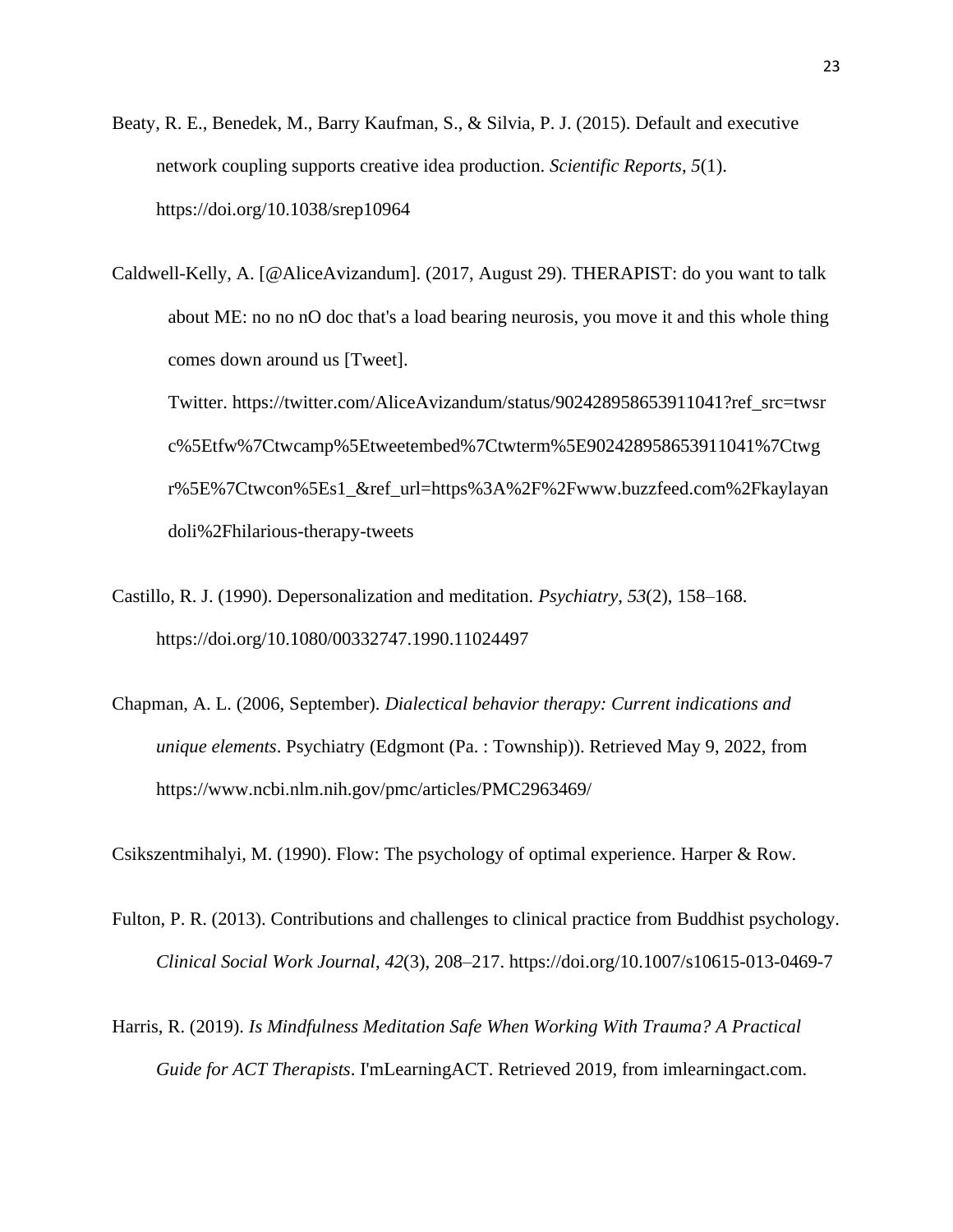Horney, K. (1950). *Neurosis and human growth*. W.W. Norton.

Karson, M. (personal communication, May 13, 2022)

Kennedy, F., Clarke, S., Stopa, L., Bell, L., Rouse, H., Ainsworth, C., . . . Waller, G. (2004). Towards a cognitive model and measure of dissociation. Journal of Behavior Therapy and Experimental Psychiatry, 35(1), 25–48. doi:10.1016/j.jbtep.2004.01.002

Kopan Monastery. (2013). *Kopan Prayer Book*. Kathmandu, Nepal: FPMT Education Services.

- Kornfield, J. (2018). Identity and Selflessness in Buddhism: No Self or True Self? Retrieved from https://tricycle.org/magazine/no-self-or-true-self/
- Pew Research Center. (2012, December 18). *The Global Religious Landscape, Buddhists*. Retrieved from http://www.pewforum.org/2012/12/18/global-religious-landscape -buddhist/
- Lanius, R. A., Boyd, J. E., McKinnon, M. C., Nicholson, A. A., Frewen, P., Vermetten, E., Jetly, R., & Spiegel, D. (2018). A review of the neurobiological basis of trauma-related dissociation and its relation to cannabinoid- and opioid-mediated stress response: A transdiagnostic, translational approach. *Current Psychiatry Reports*, *20*(12). https://doi.org/10.1007/s11920-018-0983-y
- Lee, K. C. (2018). Demystifying Buddhist mindfulness: Foundational Buddhist knowledge for mindfulness-based interventions. *Spirituality in Clinical Practice*, *5*(3), 218–224. https://doi.org/10.1037/scp0000133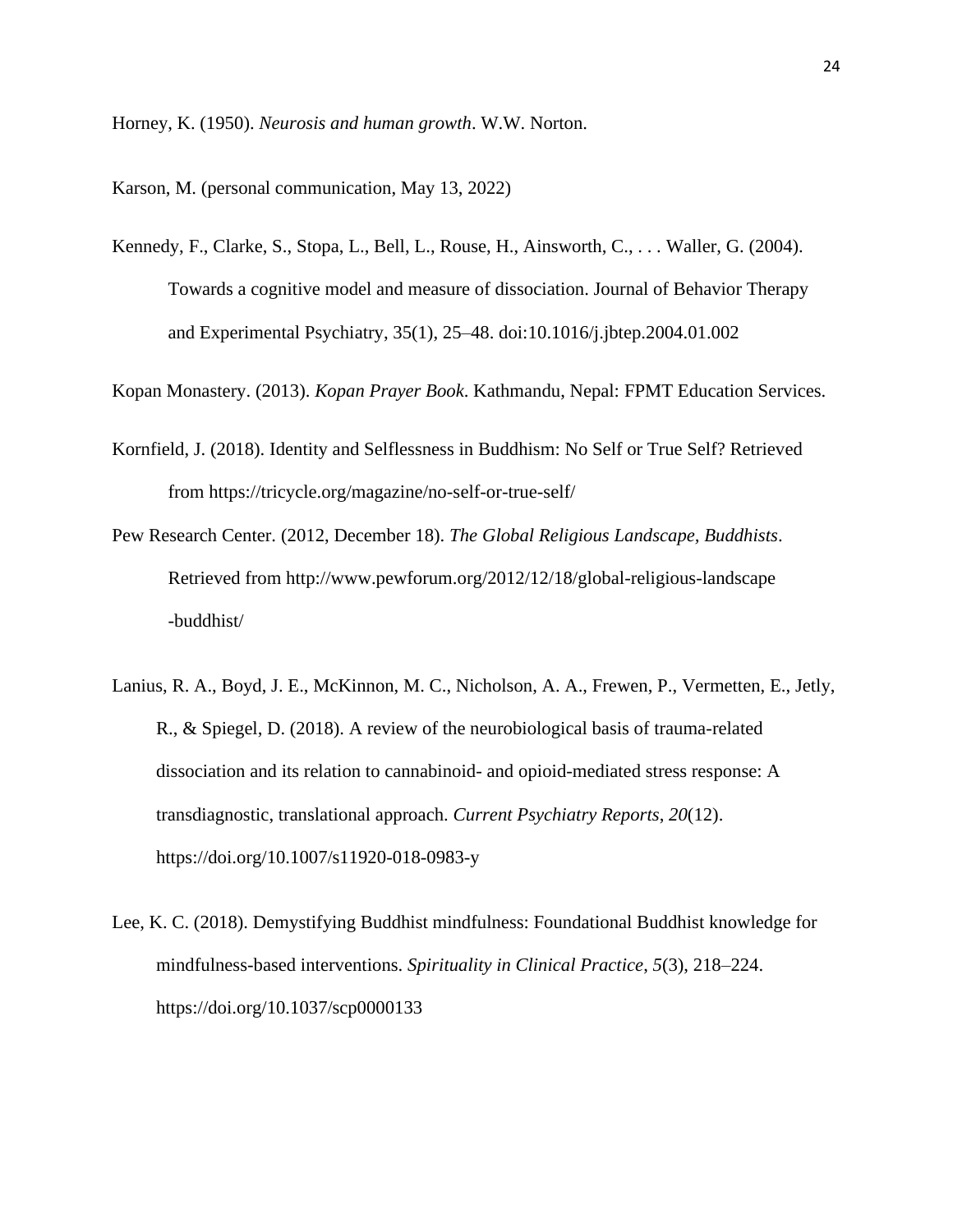- Leeds, A. M. (2009). Chapter 6. In *A guide to the standard EMDR protocols for clinicians, supervisors, and consultants* (pp. 99–126). essay, Springer.
- Lindahl, J. R., Fisher, N. E., Cooper, D. J., Rosen, R. K., & Britton, W. B. (2017). The varieties of contemplative experience: A mixed-methods study of meditation-related challenges in Western Buddhists. *Plos One,12*(5). doi:10.1371/journal.pone.0176239
- Mollon, P. (2018). Self Psychology Psychoanalysis: Releasing the Unknown Self. Retrieved from http://www.selfpsychologypsychoanalysis.org/mollon.shtml

Moran, D. J. (2020, August 20). *Self-as-context: A core process in the ACT hexagon model*. Psychotherapy Academy. Retrieved May 9, 2022, from https://psychotherapyacademy.org/acceptance-and-commitment-therapy-theessentials/self-as-context-a-core-process-in-the-act-hexagon-model/

- Nietzsche, F. (2022). In *Beyond good and evil: Prelude to a philosophy of the future* (pp. 49). essay, Aspekt Publishers.
- Norcross, J. C., & Wampold, B. E. (2019, April 22). Relationships and Responsiveness in the Psychological Treatment of Trauma: The Tragedy of the APA Clinical Practice Guideline. Psychotherapy. Advance online publication. http://dx.doi.org/10.1037/pst0000228.
- Peebles, M.J. (2012). Beginnings: The art and science of planning psychotherapy. 2nd ed. New York: Routledge.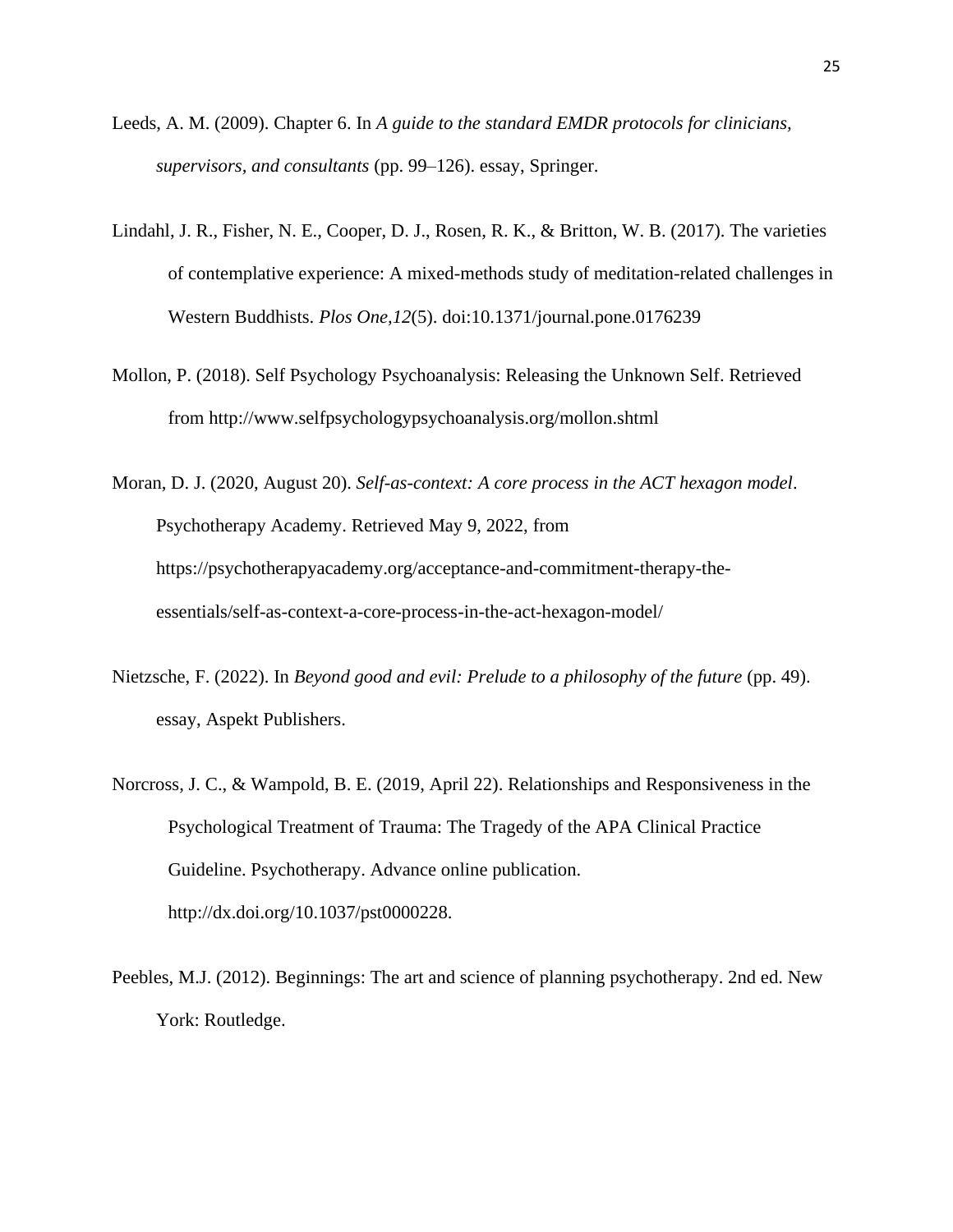- Ringel, S. (2018). Integrating contemplative practice and embodied awareness in the treatment of dissociative anxiety. *Psychoanalysis, Self and Context*, *13*(2), 119–131. https://doi.org/10.1080/24720038.2018.1427968
- Schenberg, E. E. (2018, July 5). *Psychedelic-assisted psychotherapy: A paradigm shift in psychiatric research and development*. Frontiers in pharmacology. Retrieved April 22, 2022, from https://www.ncbi.nlm.nih.gov/pmc/articles/PMC6041963/
- Sedlmeier, P., Eberth, J., Schwarz, M., Zimmermann, D., Haarig, F., Jaeger, S., & Kunze, S. (2012, November). The psychological effects of meditation: A meta-analysis. *Psychological Bulletin*, Vol 138(6). pp. 1139-1171.
- Sexton, T. L., & Stanton, M. (2016). Systems theories. *APA Handbook of Clinical Psychology: Theory and Research (Vol. 2).*, 213–239. https://doi.org/10.1037/14773-008
- Van der Hart, O., Van der Kolk, B. A., & Boon, S. (1996). The treatment of dissociative disorders. In J. D. Bremner, & C. R. Marmar (Eds.), Trauma, memory and dissociation. Washington, DC: American Psychiatric Press.
- Van der Kolk, V. A. (2015). *The body keeps the score: Brain, mind, and body in the healing of trauma*. Penguin Books.
- Webb, S. (2017, January 23). *"yeah, but they're white"*. Learning for Justice. Retrieved May 15, 2022, from https://www.learningforjustice.org/magazine/yeah-but-theyrewhite#:~:text=Internalized%20oppression%20is%20the%20belief,inferior%20to%20anoth er%20social%20group.